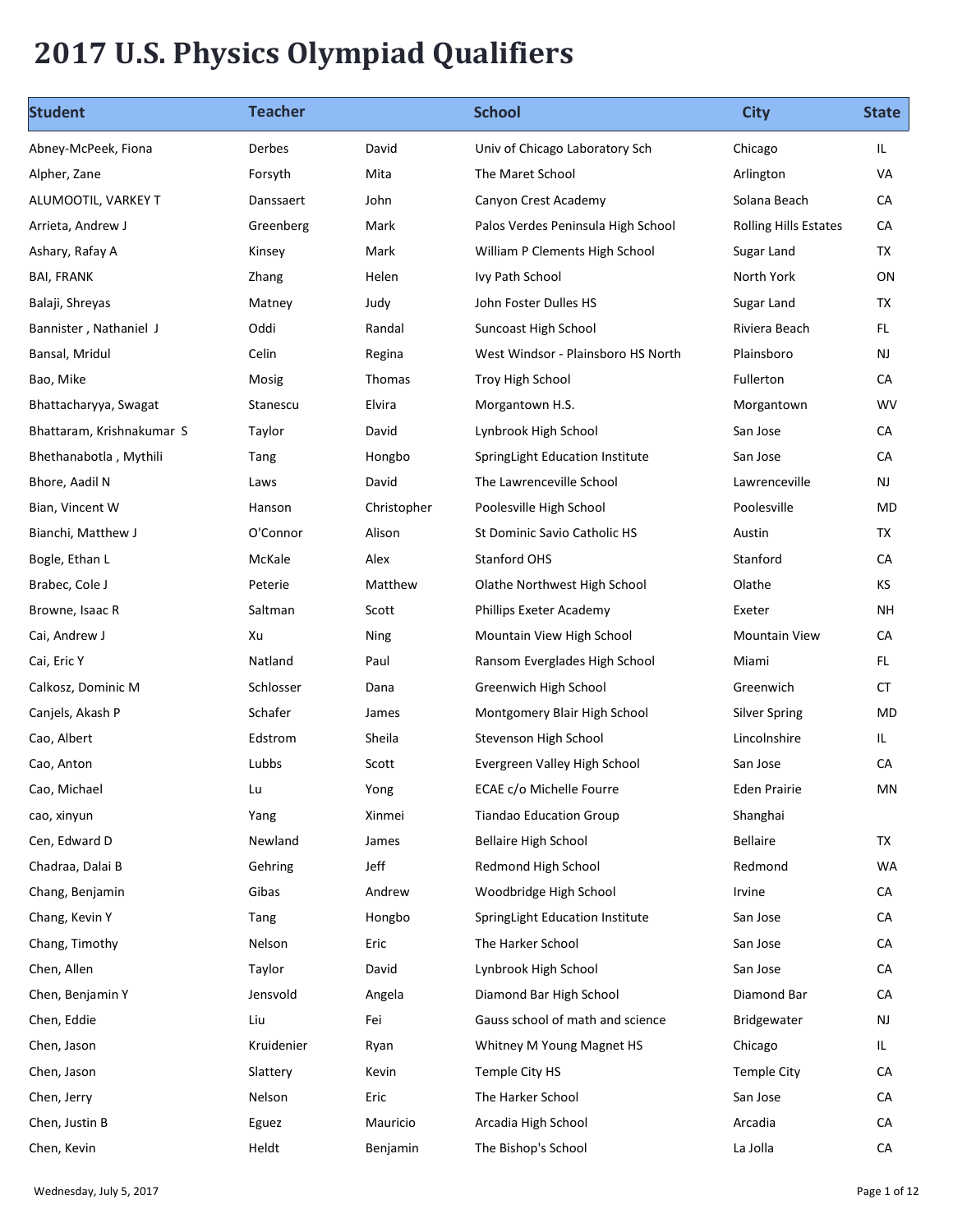| <b>Student</b>                   | <b>Teacher</b>           |                 | <b>School</b>                                                   | <b>City</b>                             | <b>State</b>    |
|----------------------------------|--------------------------|-----------------|-----------------------------------------------------------------|-----------------------------------------|-----------------|
| Chen, Kevin Z                    | Zimolzak                 | Matt            | William Fremd High School                                       | Palatine                                | IL.             |
| Chen, Lawrence D                 | Higgins                  | Mark            | Princeton High School                                           | Princeton                               | <b>NJ</b>       |
| Chen, Phil H                     | Smay                     | Tim             | University High School                                          | Irvine                                  | CA              |
| Chen, Richard                    | Schafer                  | James           | Montgomery Blair High School                                    | <b>Silver Spring</b>                    | MD              |
| Chen, Scott A                    | Burns                    | Daniel          | Los Gatos High School                                           | Los Gatos                               | CA              |
| Chen, Thomas S                   | Geschke                  | Peter           | Mission San Jose HS                                             | Fremont                                 | CA              |
| Chen, Yiyou                      | Hosey                    | Daniel          | Pittsford Sutherland High School                                | Pittsford                               | <b>NY</b>       |
| Cheng, Katherine Y               | Dell                     | John            | <b>TJHSST</b>                                                   | Alexandria                              | VA              |
| Cheon, DoHyun                    | Maine<br>Mansfield-Smith | Altair<br>Alice | North Hollywood High School                                     | North Hollywood<br><b>Scotch Plains</b> | CA<br><b>NJ</b> |
| CHEUNG, ETHAN M<br>Chiu, Erica J | Cronquist                | Brian           | Union County Magnet High School<br>Valley Christian High School | San Jose                                | CA              |
| Choi, Mark S                     | Geschke                  | Peter           | Mission San Jose HS                                             | Fremont                                 | ${\sf CA}$      |
| Choi, Nu Ri                      | Miller                   | Tyler           | Seoul International School                                      | Seongnam-si                             | Gyeo            |
| Choi, Ryan B                     | Fazio                    | Maxwell         | Korea International School                                      | Seongnam-si                             | Gyeo            |
| Chow, Karena                     | Davis                    | Kirk            | Saratoga High School                                            | Saratoga                                | CA              |
| Chu, Carter                      | Kinsey                   | Mark            | William P Clements High School                                  | Sugar Land                              | TX              |
| Chu, Jonathan L                  | Cooley                   | Bryan           | Lowell High School                                              | San Francisco                           | CA              |
| Chung, Alan                      | Blood                    | Vanessa         | Scarsdale High School                                           | Scarsdale                               | <b>NY</b>       |
| COX, MATTHEW J                   | Dell                     | John            | <b>TJHSST</b>                                                   | Alexandria                              | VA              |
| Cui, Samuel X                    | Eguez                    | Mauricio        | Arcadia High School                                             | Arcadia                                 | CA              |
| Cunningham, Robert V             | Moore                    | Robert          | The Roxbury Latin School                                        | West Roxbury                            | MA              |
| Dai, Matthew L                   | Bennett                  | Jonathan        | <b>NCSSM</b>                                                    | Durham                                  | <b>NC</b>       |
| deJong, Aaron J                  | McLean                   | Molly           | Seawell Elementary School                                       | Chapel Hill                             | <b>NC</b>       |
| DELAURO, THOMAS                  | Koenig                   | Mark            | <b>Bridgewater Raritan Regional HS</b>                          | Bridgewater                             | NJ              |
| Deng, Angela                     | Bennett                  | Jonathan        | <b>NCSSM</b>                                                    | Durham                                  | <b>NC</b>       |
| Deng, David Z                    | Danssaert                | John            | Canyon Crest Academy                                            | Solana Beach                            | CA              |
| Dey, Vijay Inlong                | Thompson                 | Michael         | T.S. Wootton High School                                        | Rockville                               | MD              |
| Ding, Alan J                     | Scott                    | David           | Dublin Coffman High School                                      | Dublin                                  | OH              |
| Ding, Anthony P                  | Davis                    | Kirk            | Saratoga High School                                            | Saratoga                                | CA              |
| Dodge, Benjamin C                | Higgins                  | Mark            | Princeton High School                                           | Princeton                               | NJ              |
| Dokmeci, Kaan                    | Reilly                   | Mike            | La Cueva High School                                            | Albuquerque                             | <b>NM</b>       |
| Dong, Yijian                     | Foley                    | Bob             | Langley HS                                                      | Falls Church                            | VA              |
| Du, Alan Y                       | Mansfield-Smith          | Alice           | Union County Magnet High School                                 | <b>Scotch Plains</b>                    | NJ              |
| Du, Elbert J                     | Derbes                   | David           | Univ of Chicago Laboratory Sch                                  | Chicago                                 | IL.             |
| Durovic, Igor                    | Arce-Larreta             | Enrique         | West High                                                       | Salt Lake                               | UT              |
| Eastman, Alex J                  | Farrell                  | Kevin           | Naperville North Highschool                                     | Naperville                              | IL.             |
| Feng, David C                    | Hughes                   | Melissa         | Solon High School                                               | Solon                                   | OH              |
| Feng, Kevin D                    | Houpt                    | Stephen         | St. Mark's School of Texas                                      | Dallas                                  | <b>TX</b>       |
| Fernandes, Joshua B              | Schafer                  | James           | Montgomery Blair High School                                    | <b>Silver Spring</b>                    | MD              |
| Flynn, Rionna                    | Francis                  | Ronald          | Flynn Academy                                                   | Cupertino                               | ${\sf CA}$      |
| Folsom, Jeremy M                 | Rush                     | Katherine       | Marriotts Ridge High School                                     | Marriottsville                          | MD              |
| Fream, Mitchell R                | Hanson                   | Christopher     | Poolesville High School                                         | Poolesville                             | MD              |
|                                  |                          |                 |                                                                 |                                         |                 |
| Wednesday, July 5, 2017          |                          |                 |                                                                 |                                         | Page 2 of 12    |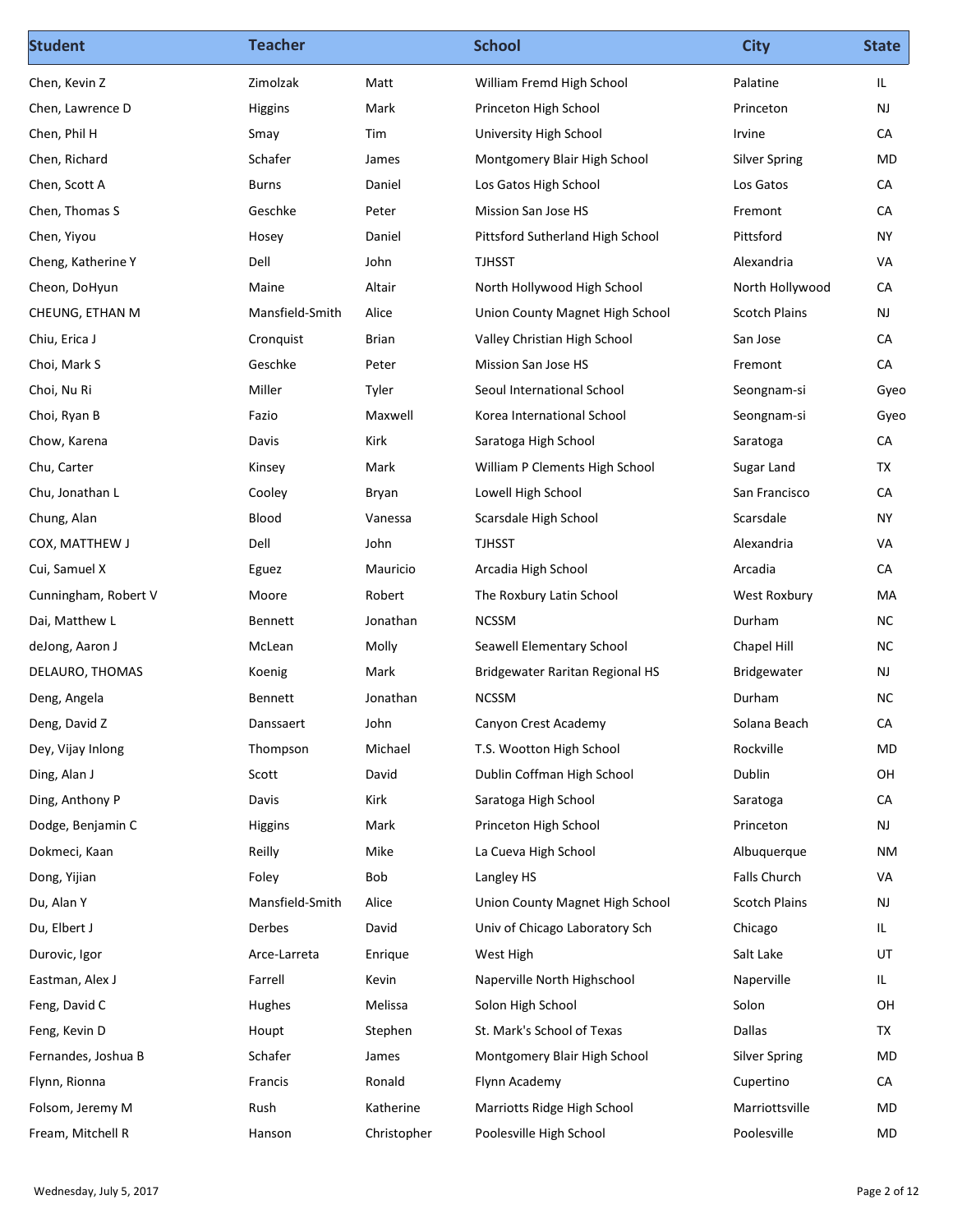| <b>Student</b>                      | <b>Teacher</b>     |                    | <b>School</b>                      | <b>City</b>          | <b>State</b>    |
|-------------------------------------|--------------------|--------------------|------------------------------------|----------------------|-----------------|
| Fusco, Joseph                       | Bush               | Michael            | Libertyville High School           | Libertyville         | IL.             |
| Gao, Kevin                          | Hall               | Thomas             | Amador Valley High School          | Pleasanton           | CA              |
| GAO, XINGJIAN                       | Gui                | Xiaotong           | Pomona College                     | Claremont            | CA              |
| Garber, Justin W                    | Morrison           | Tim                | Parkway South High School          | Manchester           | MO              |
| Garg, Swapnil                       | Nelson             | Eric               | The Harker School                  | San Jose             | CA              |
| Gatesman, Kyle                      | Dell               | John               | <b>TJHSST</b>                      | Alexandria           | VA              |
| Ge, Jeffrey                         | Schafer            | James              | Montgomery Blair High School       | <b>Silver Spring</b> | MD              |
| Gealow, Daniel V                    | Givens             | Cynthea            | Andover High School                | Andover              | MA              |
| Goel, Gopal K<br>Goodman, Charles E | Tiwari             | Gunjan<br>Jonathan | Krishna Homeschool<br><b>NCSSM</b> | Portland<br>Durham   | OR<br><b>NC</b> |
| Govindarajan, Sanath G              | Bennett<br>Saltman | Scott              | Phillips Exeter Academy            | Exeter               | <b>NH</b>       |
| Griesen, James V                    | Bennett            | Jonathan           | <b>NCSSM</b>                       | Durham               | <b>NC</b>       |
| Gu, Alexander F                     | Untama             | Dario              | Park Tudor School                  | Indianapolis         | IN              |
| Gu, Andrew                          | Waldeck            | Janet              | Pittsburgh Allderdice High School  | Pittsburgh           | PA              |
| Gu, Jason                           | Farrell            | Kevin              | Naperville North Highschool        | Naperville           | IL              |
| Gu, Jenny                           | Woo                | Rhett              | Governor's Sch for Science & Tech  | Hampton              | VA              |
| Guo, Elizabeth                      | De Oliveira        | Leon               | Hockaday School                    | Dallas               | TX              |
| Guo, Matthew                        | Lubbs              | Scott              | Evergreen Valley High School       | San Jose             | CA              |
| Guo, Samuel R                       | Carrubba           | Jim                | University Laboratory High School  | Urbana               | IL.             |
| Gupta, Aayush                       | Davis              | Kirk               | Saratoga High School               | Saratoga             | CA              |
| Gupta, Amit K                       | Dell               | John               | <b>TJHSST</b>                      | Alexandria           | VA              |
| Halim, Howard L                     | Vanderkamp         | Marisca            | University of Toronto Schools      | Toronto              | ON              |
| Han, Eric Y                         | Geschke            | Peter              | Mission San Jose HS                | Fremont              | CA              |
| Han, Jerry                          | Taylor             | Mila               | The Village School                 | Houston              | TX              |
| Han, John Kyung S                   | Ravenscraft        | Joshua             | Vernon Hills High School           | Vernon Hills         | IL              |
| Han, Wanrong                        | Cristina           | Arsovan            | Northview High School              | Johns Creek          | NJ              |
| Hase-Liu, Matthew M                 | Taylor             | David              | Lynbrook High School               | San Jose             | CA              |
| HE, ERIC                            | Kovalcin           | James              | <b>Physics Tutor</b>               | Kendall Park         | NJ              |
| He, Michelle Y                      | Frankel            | Philip             | Hunter College High School         | New York             | <b>NY</b>       |
| Heckett, Alexander E                | Lerner             | David              | Homeschool                         | Clifton              | VA              |
| Heinrich, Andrew                    | Tschanz            | Chad               | Arrowhead Union High School        | Hartland             | WI              |
| HONG, JERRY                         | Geller             | Keith              | Palo Alto High School              | Palo Alto            | ${\sf CA}$      |
| Hou, Kaiying                        | Watt               | J. Peter           | Physics Dept/Phillips Academy      | Andover              | MA              |
| Hu, Anka P                          | Grams              | Ryan               | Lexington High School              | Lexington            | MA              |
| Hu, Daniel                          | Higgins            | Mark               | Princeton High School              | Princeton            | NJ              |
| Hu, Jason                           | Ramadoss           | Subhashree         | Huron High School Ann Arbor        | Ann Arbor            | MI              |
| HU, NATHAN Z                        | Whitcomb           | Graham             | West Lafayette Comm Sch Corp       | West Lafayette       | IN              |
| Hu, Tai Wai                         | Fortunato          | Barbara            | West Windsor-Plainsboro HS South   | West Windsor         | NJ              |
| Hu, William                         | Davis              | Kirk               | Saratoga High School               | Saratoga             | CA              |
| Hu, William                         | Taylor             | David              | Lynbrook High School               | San Jose             | ${\sf CA}$      |
| Hua, Binhan                         | Henry              | Kelsey             | Crean Lutheran High School         | Irvine               | ${\sf CA}$      |
| Huang, Brian R                      | Frankel            | Philip             | Hunter College High School         | New York             | <b>NY</b>       |
|                                     |                    |                    |                                    |                      |                 |
| Wednesday, July 5, 2017             |                    |                    |                                    |                      | Page 3 of 12    |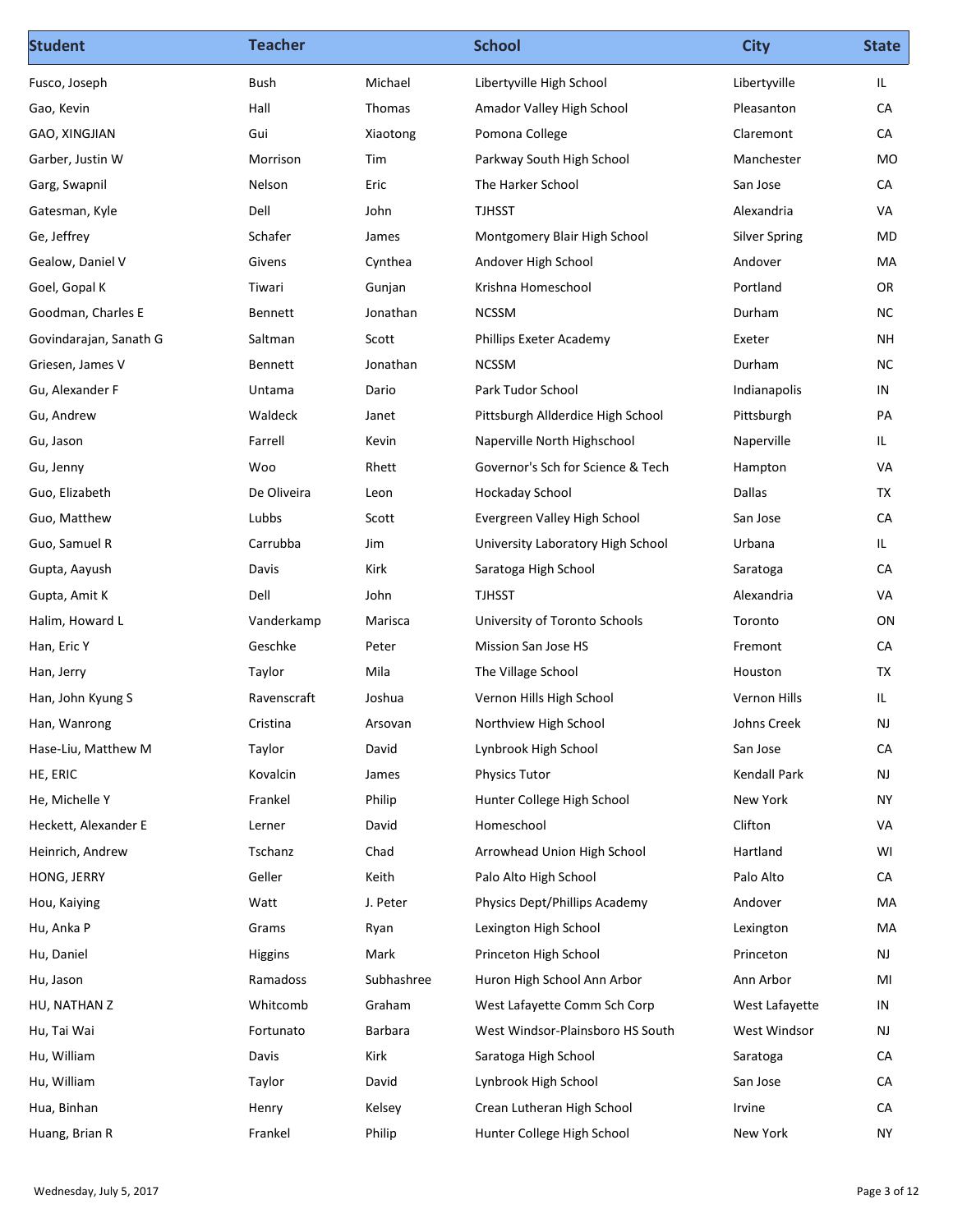| <b>Student</b>          | <b>Teacher</b> |              | <b>School</b>                      | <b>City</b>                  | <b>State</b>  |
|-------------------------|----------------|--------------|------------------------------------|------------------------------|---------------|
| Huang, Eric L           | Birdsong       | James        | Monta Vista High School            | Cupertino                    | CA            |
| HUANG, JONATHAN J       | Smay           | Tim          | University High School             | Irvine                       | CA            |
| Huang, Kevin S          | Watson         | Timothy      | Centennial High School             | <b>Ellicott City</b>         | MD            |
| Huang, Kunpeng          | Samsonau       | Sergey       | Princeton Int'l Sch of Math & Sci  | Princeton                    | NJ            |
| Huang, Tiffany Y        | Davis          | Kirk         | Saratoga High School               | Saratoga                     | CA            |
| Huffman, Raymond M      | Sundar         | Pavithra     | Manhasset High School              | Manhasset                    | <b>NY</b>     |
| Huntington, Parker K    | Manfredi       | Penny        | Centerville High School            | Centerville                  | OH            |
| Hwang, Minyoung C       | Dell           | John         | <b>TJHSST</b>                      | Alexandria                   | VA            |
| Illarionov, Kolya A     | Loosmann       | John         | <b>Belmont High School</b>         | Belmont                      | MA            |
| Insulla, Francesco      | Dudley         | Scott        | <b>TASIS England</b>               | APO                          | AE            |
| Jain, Arihant           | Martino        | Jennifer     | High Technology High School        | Lincroft                     | NJ            |
| Jang, Shin Woo          | Seon           | Sean         | <b>Acton Scholars</b>              | Seoul                        |               |
| Jensen, Jacob A         | Brown          | Jason        | D W Daniel High School             | Clemson                      | $\sf SC$      |
| Jha, Saagar             | Birdsong       | James        | Monta Vista High School            | Cupertino                    | ${\sf CA}$    |
| Jiang, Kevin            | Rater          | Lynda        | Ladue Horton Watkins High School   | Saint Louis                  | MO            |
| Jiang, Kyle S           | Reif           | Marc         | Fayetteville High School           | Fayetteville                 | AR            |
| Jin, Kevin A.           | Bennett        | Jonathan     | <b>NCSSM</b>                       | Durham                       | ${\sf NC}$    |
| Jing, Bowen             | Whitcomb       | Graham       | West Lafayette Comm Sch Corp       | West Lafayette               | IN            |
| Joo, Dominick I         | Maine          | Altair       | North Hollywood High School        | North Hollywood              | CA            |
| Jusuf, James            | Watt           | J. Peter     | Physics Dept/Phillips Academy      | Andover                      | MA            |
| Kadaveru, Akshaj        | Dell           | John         | <b>TJHSST</b>                      | Alexandria                   | VA            |
| Kaempen, Kieran N       | Riddle         | John         | Metea Valley High School           | Aurora                       | IL.           |
| Kammer, Gabriel A       | DeLano         | Christopher  | Niskayuna Hisgh School             | Niskayuna                    | <b>NY</b>     |
| Kan, Andrew Z           | Geschke        | Peter        | Mission San Jose HS                | Fremont                      | CA            |
| Kan, Benjamin R         | Farrell        | Kevin        | Naperville North Highschool        | Naperville                   | IL.           |
| Kazi, Sujay S           | Licht          | Daniel       | American High School               | Fremont                      | CA            |
| Ke, Alexander           | Maine          | Altair       | North Hollywood High School        | North Hollywood              | ${\sf CA}$    |
| Keyal, Rahul S          | Brown          | David        | San Diego Math Circle              | San Diego                    | CA            |
| Kim, Claire D           | Miller         | Tyler        | Seoul International School         | Seongnam-si                  | Gyeo          |
| Kim, Hyeongmin (Daniel) | Russo          | Christopher  | <b>Bergen County Academies</b>     | Hackensack                   | NJ            |
| Kim, John S             | Dell           | John         | <b>TJHSST</b>                      | Alexandria                   | VA            |
| Kim, Nathaniel J        | Greenberg      | Mark         | Palos Verdes Peninsula High School | <b>Rolling Hills Estates</b> | CA            |
| Kim, Ryan M             | Dell           | John         | <b>TJHSST</b>                      | Alexandria                   | VA            |
| Kindseth, Andrew H      | Stewart        | Phillip      | <b>Hopkins School</b>              | New Haven                    | <b>CT</b>     |
| Kirkpatrick, Hudson B   | Andreescu      | Alina        | Awesomemath Academy                | Plano                        | TX            |
| Kline, Jeremy           | Savage         | Hilary       | Homeschool                         | Canton                       | MI            |
| KUMAR, KRATIN           | Danssaert      | John         | Canyon Crest Academy               | Solana Beach                 | CA            |
| Kumar, Rinik            | Guisti         | <b>Brett</b> | Davidson Academy of Nevada         | Reno                         | <b>NV</b>     |
| Kuo, Anthony C          | Eguez          | Mauricio     | Arcadia High School                | Arcadia                      | CA            |
| Kwok, Ethan C           | Chung          | James        | SEED of Paramus Academy            | Paramus                      | $\mathsf{NJ}$ |
| Kwon, James I           | Kim            | Iksoo        | Seoul Science High School          | Seoul                        |               |
| Lai, Pierce W           | Johnson        | Jeremy       | Vandegrift High School             | Austin                       | TX            |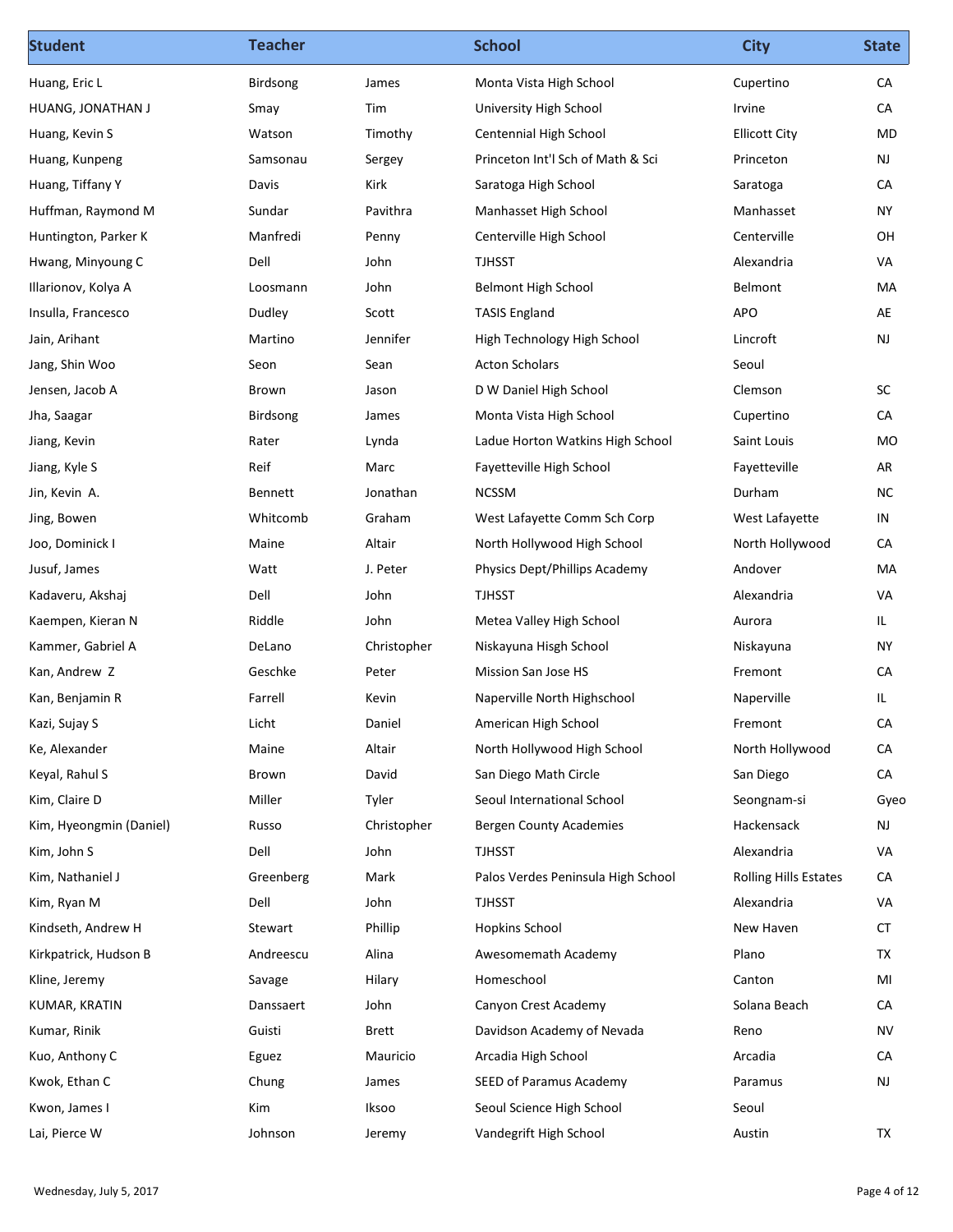| Vandegrift High School<br>Austin<br>TX<br>Lai, Victor B<br>Johnson<br>Jeremy<br>NJ<br>Lebo, David<br>Patel<br>Sajana<br><b>Rutger Preparatory School</b><br>Somerset<br>Irvine<br>CA<br>LEE, ANTHONY Y<br>Youssef<br>Mohamad<br>Irvine Math Academy<br>Dell<br>John<br><b>TJHSST</b><br>VA<br>Lee, Joshua<br>Alexandria<br>NJ<br>Zubov<br><b>Bergen County Academies</b><br>Hackensack<br>Lee, Juneseo<br>Igor<br>Detroit Country Day School<br><b>Beverly Hills</b><br>MI<br>Lee, Justin J<br>Berger<br>Dan<br><b>NY</b><br>LEE, MYEONGHAK<br>Deborah<br>Ithaca High School<br>Ithaca<br>Lynn<br>Wood<br>Joshua<br>Korea International School Jeju<br>Seogwipo-si<br>Lee, Younggyun<br>Jeju-<br><b>NCSSM</b><br>Durham<br><b>NC</b><br>Lee, Zack T<br>Jonathan<br>Bennett<br>D W Daniel High School<br>SC<br>Lehmacher, Connor A<br>Clemson<br>Brown<br>Jason<br>PA<br>Li, Aaron<br>McPherson<br>Tod<br>State College Area HS - North Bldg<br><b>State College</b><br>ECAE c/o Michelle Fourre<br>MN<br>Li, Alex<br>Lu<br>Yong<br>Eden Prairie<br>${\sf CA}$<br>Li, James<br>Geschke<br>Mission San Jose HS<br>Fremont<br>Peter<br>Geller<br>Keith<br>Palo Alto High School<br>Palo Alto<br>CA<br>LI, JANET S<br>Tim<br>${\sf CA}$<br>Irvine<br>Li, Jerry J<br>Smay<br>University High School<br>Kirk<br>Saratoga High School<br>Saratoga<br>CA<br>Li, Joseph<br>Davis<br>Y.<br>Stuyvesant High school<br>New York<br><b>NY</b><br>Li, Kenneth Q<br>Wang<br><b>TX</b><br>Li, Kevin<br>Westwood High School<br>Austin<br>Johnson<br>Kerry<br>Olympiads School<br>North York<br>ON<br>LI, MICHAEL<br>Meng<br>Jean<br>CA<br>Li, Peiyao<br>Van Ness<br>Donald<br>San Marino High School<br>San Marino<br>San Marcos<br>CA<br>Li, Raymond B<br>Das<br>Nandan<br>InPHYnity.com<br>Seminole High<br>Sanford<br>FL.<br>Li, Samuel J<br>Morgan<br>Amber<br>Princeton Int'l Sch of Math & Sci<br>NJ<br>Li, XuzhangLi<br>Samsonau<br>Princeton<br>Sergey<br>Princeton Int'l Sch of Math & Sci<br>NJ<br>Li, Zeqing<br>Samsonau<br>Princeton<br>Sergey<br>Sheila<br>Stevenson High School<br>IL<br>Li, Zhenhao<br>Edstrom<br>Lincolnshire<br>${\sf CA}$<br>Davis<br>Kirk<br>Saratoga High School<br>Liang, Nevin<br>Saratoga<br>Liao, Wentinn N<br>Moehnke<br>Merrill F West High School<br>CA<br>Randy<br>Tracy<br><b>NE</b><br>Kirianov<br>Lincoln Southwest High School<br>Lincoln<br>Lim, Jae Hyun<br>Eugene<br>David<br>Lynbrook High School<br>San Jose<br>CA<br>Lin, Andrew Y<br>Taylor<br><b>TX</b><br>Wolfe<br>Jeffrey<br>Plano<br>Lin, Dachey<br>Plano West Senior High School<br>${\sf CA}$<br>Nelson<br>Eric<br>The Harker School<br>San Jose<br>Lin, Edgar Z<br><b>NH</b><br>LIN, JAMES H<br>Saltman<br>Scott<br>Phillips Exeter Academy<br>Exeter<br>${\sf CA}$<br>Eric<br>The Harker School<br>Lin, Jimmy<br>Nelson<br>San Jose<br>Lin, Robert<br>Geschke<br>Mission San Jose HS<br>CA<br>Peter<br>Fremont<br>PA<br>Otto<br>Homeschool<br>Pittsburgh<br>Linsuain, Kiran<br>Linsuain<br>Li<br>Ardent Academy for Gifted Youth<br>CA<br>LIU, AARON A<br>Irvine<br>James<br>Liu, Albert C<br>North Hollywood High School<br>North Hollywood<br>CA<br>Maine<br>Altair<br><b>TX</b><br>Mila<br>The Village School<br>Liu, Alex<br>Taylor<br>Houston<br>John Foster Dulles HS<br>Sugar Land<br>Judy<br>Liu, Andrew<br>Matney<br>TX.<br>${\sf CA}$<br>Liu, Brent<br>Geschke<br>Mission San Jose HS<br>Peter<br>Fremont<br>Liu, Brian<br>Phillips Exeter Academy<br>Saltman<br>Scott<br>Exeter<br><b>NH</b> | <b>Student</b> | <b>Teacher</b> |      | <b>School</b>       | <b>City</b> | <b>State</b> |
|--------------------------------------------------------------------------------------------------------------------------------------------------------------------------------------------------------------------------------------------------------------------------------------------------------------------------------------------------------------------------------------------------------------------------------------------------------------------------------------------------------------------------------------------------------------------------------------------------------------------------------------------------------------------------------------------------------------------------------------------------------------------------------------------------------------------------------------------------------------------------------------------------------------------------------------------------------------------------------------------------------------------------------------------------------------------------------------------------------------------------------------------------------------------------------------------------------------------------------------------------------------------------------------------------------------------------------------------------------------------------------------------------------------------------------------------------------------------------------------------------------------------------------------------------------------------------------------------------------------------------------------------------------------------------------------------------------------------------------------------------------------------------------------------------------------------------------------------------------------------------------------------------------------------------------------------------------------------------------------------------------------------------------------------------------------------------------------------------------------------------------------------------------------------------------------------------------------------------------------------------------------------------------------------------------------------------------------------------------------------------------------------------------------------------------------------------------------------------------------------------------------------------------------------------------------------------------------------------------------------------------------------------------------------------------------------------------------------------------------------------------------------------------------------------------------------------------------------------------------------------------------------------------------------------------------------------------------------------------------------------------------------------------------------------------------------------------------------------------------------------------------------------------------------------------------------------------------------------------------------------------------------------------------------------------------------------------------------------------------------------------------------------------------------------------------------------------------------------------------------------------|----------------|----------------|------|---------------------|-------------|--------------|
|                                                                                                                                                                                                                                                                                                                                                                                                                                                                                                                                                                                                                                                                                                                                                                                                                                                                                                                                                                                                                                                                                                                                                                                                                                                                                                                                                                                                                                                                                                                                                                                                                                                                                                                                                                                                                                                                                                                                                                                                                                                                                                                                                                                                                                                                                                                                                                                                                                                                                                                                                                                                                                                                                                                                                                                                                                                                                                                                                                                                                                                                                                                                                                                                                                                                                                                                                                                                                                                                                                        |                |                |      |                     |             |              |
|                                                                                                                                                                                                                                                                                                                                                                                                                                                                                                                                                                                                                                                                                                                                                                                                                                                                                                                                                                                                                                                                                                                                                                                                                                                                                                                                                                                                                                                                                                                                                                                                                                                                                                                                                                                                                                                                                                                                                                                                                                                                                                                                                                                                                                                                                                                                                                                                                                                                                                                                                                                                                                                                                                                                                                                                                                                                                                                                                                                                                                                                                                                                                                                                                                                                                                                                                                                                                                                                                                        |                |                |      |                     |             |              |
|                                                                                                                                                                                                                                                                                                                                                                                                                                                                                                                                                                                                                                                                                                                                                                                                                                                                                                                                                                                                                                                                                                                                                                                                                                                                                                                                                                                                                                                                                                                                                                                                                                                                                                                                                                                                                                                                                                                                                                                                                                                                                                                                                                                                                                                                                                                                                                                                                                                                                                                                                                                                                                                                                                                                                                                                                                                                                                                                                                                                                                                                                                                                                                                                                                                                                                                                                                                                                                                                                                        |                |                |      |                     |             |              |
|                                                                                                                                                                                                                                                                                                                                                                                                                                                                                                                                                                                                                                                                                                                                                                                                                                                                                                                                                                                                                                                                                                                                                                                                                                                                                                                                                                                                                                                                                                                                                                                                                                                                                                                                                                                                                                                                                                                                                                                                                                                                                                                                                                                                                                                                                                                                                                                                                                                                                                                                                                                                                                                                                                                                                                                                                                                                                                                                                                                                                                                                                                                                                                                                                                                                                                                                                                                                                                                                                                        |                |                |      |                     |             |              |
|                                                                                                                                                                                                                                                                                                                                                                                                                                                                                                                                                                                                                                                                                                                                                                                                                                                                                                                                                                                                                                                                                                                                                                                                                                                                                                                                                                                                                                                                                                                                                                                                                                                                                                                                                                                                                                                                                                                                                                                                                                                                                                                                                                                                                                                                                                                                                                                                                                                                                                                                                                                                                                                                                                                                                                                                                                                                                                                                                                                                                                                                                                                                                                                                                                                                                                                                                                                                                                                                                                        |                |                |      |                     |             |              |
|                                                                                                                                                                                                                                                                                                                                                                                                                                                                                                                                                                                                                                                                                                                                                                                                                                                                                                                                                                                                                                                                                                                                                                                                                                                                                                                                                                                                                                                                                                                                                                                                                                                                                                                                                                                                                                                                                                                                                                                                                                                                                                                                                                                                                                                                                                                                                                                                                                                                                                                                                                                                                                                                                                                                                                                                                                                                                                                                                                                                                                                                                                                                                                                                                                                                                                                                                                                                                                                                                                        |                |                |      |                     |             |              |
|                                                                                                                                                                                                                                                                                                                                                                                                                                                                                                                                                                                                                                                                                                                                                                                                                                                                                                                                                                                                                                                                                                                                                                                                                                                                                                                                                                                                                                                                                                                                                                                                                                                                                                                                                                                                                                                                                                                                                                                                                                                                                                                                                                                                                                                                                                                                                                                                                                                                                                                                                                                                                                                                                                                                                                                                                                                                                                                                                                                                                                                                                                                                                                                                                                                                                                                                                                                                                                                                                                        |                |                |      |                     |             |              |
|                                                                                                                                                                                                                                                                                                                                                                                                                                                                                                                                                                                                                                                                                                                                                                                                                                                                                                                                                                                                                                                                                                                                                                                                                                                                                                                                                                                                                                                                                                                                                                                                                                                                                                                                                                                                                                                                                                                                                                                                                                                                                                                                                                                                                                                                                                                                                                                                                                                                                                                                                                                                                                                                                                                                                                                                                                                                                                                                                                                                                                                                                                                                                                                                                                                                                                                                                                                                                                                                                                        |                |                |      |                     |             |              |
|                                                                                                                                                                                                                                                                                                                                                                                                                                                                                                                                                                                                                                                                                                                                                                                                                                                                                                                                                                                                                                                                                                                                                                                                                                                                                                                                                                                                                                                                                                                                                                                                                                                                                                                                                                                                                                                                                                                                                                                                                                                                                                                                                                                                                                                                                                                                                                                                                                                                                                                                                                                                                                                                                                                                                                                                                                                                                                                                                                                                                                                                                                                                                                                                                                                                                                                                                                                                                                                                                                        |                |                |      |                     |             |              |
|                                                                                                                                                                                                                                                                                                                                                                                                                                                                                                                                                                                                                                                                                                                                                                                                                                                                                                                                                                                                                                                                                                                                                                                                                                                                                                                                                                                                                                                                                                                                                                                                                                                                                                                                                                                                                                                                                                                                                                                                                                                                                                                                                                                                                                                                                                                                                                                                                                                                                                                                                                                                                                                                                                                                                                                                                                                                                                                                                                                                                                                                                                                                                                                                                                                                                                                                                                                                                                                                                                        |                |                |      |                     |             |              |
|                                                                                                                                                                                                                                                                                                                                                                                                                                                                                                                                                                                                                                                                                                                                                                                                                                                                                                                                                                                                                                                                                                                                                                                                                                                                                                                                                                                                                                                                                                                                                                                                                                                                                                                                                                                                                                                                                                                                                                                                                                                                                                                                                                                                                                                                                                                                                                                                                                                                                                                                                                                                                                                                                                                                                                                                                                                                                                                                                                                                                                                                                                                                                                                                                                                                                                                                                                                                                                                                                                        |                |                |      |                     |             |              |
|                                                                                                                                                                                                                                                                                                                                                                                                                                                                                                                                                                                                                                                                                                                                                                                                                                                                                                                                                                                                                                                                                                                                                                                                                                                                                                                                                                                                                                                                                                                                                                                                                                                                                                                                                                                                                                                                                                                                                                                                                                                                                                                                                                                                                                                                                                                                                                                                                                                                                                                                                                                                                                                                                                                                                                                                                                                                                                                                                                                                                                                                                                                                                                                                                                                                                                                                                                                                                                                                                                        |                |                |      |                     |             |              |
|                                                                                                                                                                                                                                                                                                                                                                                                                                                                                                                                                                                                                                                                                                                                                                                                                                                                                                                                                                                                                                                                                                                                                                                                                                                                                                                                                                                                                                                                                                                                                                                                                                                                                                                                                                                                                                                                                                                                                                                                                                                                                                                                                                                                                                                                                                                                                                                                                                                                                                                                                                                                                                                                                                                                                                                                                                                                                                                                                                                                                                                                                                                                                                                                                                                                                                                                                                                                                                                                                                        |                |                |      |                     |             |              |
|                                                                                                                                                                                                                                                                                                                                                                                                                                                                                                                                                                                                                                                                                                                                                                                                                                                                                                                                                                                                                                                                                                                                                                                                                                                                                                                                                                                                                                                                                                                                                                                                                                                                                                                                                                                                                                                                                                                                                                                                                                                                                                                                                                                                                                                                                                                                                                                                                                                                                                                                                                                                                                                                                                                                                                                                                                                                                                                                                                                                                                                                                                                                                                                                                                                                                                                                                                                                                                                                                                        |                |                |      |                     |             |              |
|                                                                                                                                                                                                                                                                                                                                                                                                                                                                                                                                                                                                                                                                                                                                                                                                                                                                                                                                                                                                                                                                                                                                                                                                                                                                                                                                                                                                                                                                                                                                                                                                                                                                                                                                                                                                                                                                                                                                                                                                                                                                                                                                                                                                                                                                                                                                                                                                                                                                                                                                                                                                                                                                                                                                                                                                                                                                                                                                                                                                                                                                                                                                                                                                                                                                                                                                                                                                                                                                                                        |                |                |      |                     |             |              |
|                                                                                                                                                                                                                                                                                                                                                                                                                                                                                                                                                                                                                                                                                                                                                                                                                                                                                                                                                                                                                                                                                                                                                                                                                                                                                                                                                                                                                                                                                                                                                                                                                                                                                                                                                                                                                                                                                                                                                                                                                                                                                                                                                                                                                                                                                                                                                                                                                                                                                                                                                                                                                                                                                                                                                                                                                                                                                                                                                                                                                                                                                                                                                                                                                                                                                                                                                                                                                                                                                                        |                |                |      |                     |             |              |
|                                                                                                                                                                                                                                                                                                                                                                                                                                                                                                                                                                                                                                                                                                                                                                                                                                                                                                                                                                                                                                                                                                                                                                                                                                                                                                                                                                                                                                                                                                                                                                                                                                                                                                                                                                                                                                                                                                                                                                                                                                                                                                                                                                                                                                                                                                                                                                                                                                                                                                                                                                                                                                                                                                                                                                                                                                                                                                                                                                                                                                                                                                                                                                                                                                                                                                                                                                                                                                                                                                        |                |                |      |                     |             |              |
|                                                                                                                                                                                                                                                                                                                                                                                                                                                                                                                                                                                                                                                                                                                                                                                                                                                                                                                                                                                                                                                                                                                                                                                                                                                                                                                                                                                                                                                                                                                                                                                                                                                                                                                                                                                                                                                                                                                                                                                                                                                                                                                                                                                                                                                                                                                                                                                                                                                                                                                                                                                                                                                                                                                                                                                                                                                                                                                                                                                                                                                                                                                                                                                                                                                                                                                                                                                                                                                                                                        |                |                |      |                     |             |              |
|                                                                                                                                                                                                                                                                                                                                                                                                                                                                                                                                                                                                                                                                                                                                                                                                                                                                                                                                                                                                                                                                                                                                                                                                                                                                                                                                                                                                                                                                                                                                                                                                                                                                                                                                                                                                                                                                                                                                                                                                                                                                                                                                                                                                                                                                                                                                                                                                                                                                                                                                                                                                                                                                                                                                                                                                                                                                                                                                                                                                                                                                                                                                                                                                                                                                                                                                                                                                                                                                                                        |                |                |      |                     |             |              |
|                                                                                                                                                                                                                                                                                                                                                                                                                                                                                                                                                                                                                                                                                                                                                                                                                                                                                                                                                                                                                                                                                                                                                                                                                                                                                                                                                                                                                                                                                                                                                                                                                                                                                                                                                                                                                                                                                                                                                                                                                                                                                                                                                                                                                                                                                                                                                                                                                                                                                                                                                                                                                                                                                                                                                                                                                                                                                                                                                                                                                                                                                                                                                                                                                                                                                                                                                                                                                                                                                                        |                |                |      |                     |             |              |
|                                                                                                                                                                                                                                                                                                                                                                                                                                                                                                                                                                                                                                                                                                                                                                                                                                                                                                                                                                                                                                                                                                                                                                                                                                                                                                                                                                                                                                                                                                                                                                                                                                                                                                                                                                                                                                                                                                                                                                                                                                                                                                                                                                                                                                                                                                                                                                                                                                                                                                                                                                                                                                                                                                                                                                                                                                                                                                                                                                                                                                                                                                                                                                                                                                                                                                                                                                                                                                                                                                        |                |                |      |                     |             |              |
|                                                                                                                                                                                                                                                                                                                                                                                                                                                                                                                                                                                                                                                                                                                                                                                                                                                                                                                                                                                                                                                                                                                                                                                                                                                                                                                                                                                                                                                                                                                                                                                                                                                                                                                                                                                                                                                                                                                                                                                                                                                                                                                                                                                                                                                                                                                                                                                                                                                                                                                                                                                                                                                                                                                                                                                                                                                                                                                                                                                                                                                                                                                                                                                                                                                                                                                                                                                                                                                                                                        |                |                |      |                     |             |              |
|                                                                                                                                                                                                                                                                                                                                                                                                                                                                                                                                                                                                                                                                                                                                                                                                                                                                                                                                                                                                                                                                                                                                                                                                                                                                                                                                                                                                                                                                                                                                                                                                                                                                                                                                                                                                                                                                                                                                                                                                                                                                                                                                                                                                                                                                                                                                                                                                                                                                                                                                                                                                                                                                                                                                                                                                                                                                                                                                                                                                                                                                                                                                                                                                                                                                                                                                                                                                                                                                                                        |                |                |      |                     |             |              |
|                                                                                                                                                                                                                                                                                                                                                                                                                                                                                                                                                                                                                                                                                                                                                                                                                                                                                                                                                                                                                                                                                                                                                                                                                                                                                                                                                                                                                                                                                                                                                                                                                                                                                                                                                                                                                                                                                                                                                                                                                                                                                                                                                                                                                                                                                                                                                                                                                                                                                                                                                                                                                                                                                                                                                                                                                                                                                                                                                                                                                                                                                                                                                                                                                                                                                                                                                                                                                                                                                                        |                |                |      |                     |             |              |
|                                                                                                                                                                                                                                                                                                                                                                                                                                                                                                                                                                                                                                                                                                                                                                                                                                                                                                                                                                                                                                                                                                                                                                                                                                                                                                                                                                                                                                                                                                                                                                                                                                                                                                                                                                                                                                                                                                                                                                                                                                                                                                                                                                                                                                                                                                                                                                                                                                                                                                                                                                                                                                                                                                                                                                                                                                                                                                                                                                                                                                                                                                                                                                                                                                                                                                                                                                                                                                                                                                        |                |                |      |                     |             |              |
|                                                                                                                                                                                                                                                                                                                                                                                                                                                                                                                                                                                                                                                                                                                                                                                                                                                                                                                                                                                                                                                                                                                                                                                                                                                                                                                                                                                                                                                                                                                                                                                                                                                                                                                                                                                                                                                                                                                                                                                                                                                                                                                                                                                                                                                                                                                                                                                                                                                                                                                                                                                                                                                                                                                                                                                                                                                                                                                                                                                                                                                                                                                                                                                                                                                                                                                                                                                                                                                                                                        |                |                |      |                     |             |              |
|                                                                                                                                                                                                                                                                                                                                                                                                                                                                                                                                                                                                                                                                                                                                                                                                                                                                                                                                                                                                                                                                                                                                                                                                                                                                                                                                                                                                                                                                                                                                                                                                                                                                                                                                                                                                                                                                                                                                                                                                                                                                                                                                                                                                                                                                                                                                                                                                                                                                                                                                                                                                                                                                                                                                                                                                                                                                                                                                                                                                                                                                                                                                                                                                                                                                                                                                                                                                                                                                                                        |                |                |      |                     |             |              |
|                                                                                                                                                                                                                                                                                                                                                                                                                                                                                                                                                                                                                                                                                                                                                                                                                                                                                                                                                                                                                                                                                                                                                                                                                                                                                                                                                                                                                                                                                                                                                                                                                                                                                                                                                                                                                                                                                                                                                                                                                                                                                                                                                                                                                                                                                                                                                                                                                                                                                                                                                                                                                                                                                                                                                                                                                                                                                                                                                                                                                                                                                                                                                                                                                                                                                                                                                                                                                                                                                                        |                |                |      |                     |             |              |
|                                                                                                                                                                                                                                                                                                                                                                                                                                                                                                                                                                                                                                                                                                                                                                                                                                                                                                                                                                                                                                                                                                                                                                                                                                                                                                                                                                                                                                                                                                                                                                                                                                                                                                                                                                                                                                                                                                                                                                                                                                                                                                                                                                                                                                                                                                                                                                                                                                                                                                                                                                                                                                                                                                                                                                                                                                                                                                                                                                                                                                                                                                                                                                                                                                                                                                                                                                                                                                                                                                        |                |                |      |                     |             |              |
|                                                                                                                                                                                                                                                                                                                                                                                                                                                                                                                                                                                                                                                                                                                                                                                                                                                                                                                                                                                                                                                                                                                                                                                                                                                                                                                                                                                                                                                                                                                                                                                                                                                                                                                                                                                                                                                                                                                                                                                                                                                                                                                                                                                                                                                                                                                                                                                                                                                                                                                                                                                                                                                                                                                                                                                                                                                                                                                                                                                                                                                                                                                                                                                                                                                                                                                                                                                                                                                                                                        |                |                |      |                     |             |              |
|                                                                                                                                                                                                                                                                                                                                                                                                                                                                                                                                                                                                                                                                                                                                                                                                                                                                                                                                                                                                                                                                                                                                                                                                                                                                                                                                                                                                                                                                                                                                                                                                                                                                                                                                                                                                                                                                                                                                                                                                                                                                                                                                                                                                                                                                                                                                                                                                                                                                                                                                                                                                                                                                                                                                                                                                                                                                                                                                                                                                                                                                                                                                                                                                                                                                                                                                                                                                                                                                                                        |                |                |      |                     |             |              |
|                                                                                                                                                                                                                                                                                                                                                                                                                                                                                                                                                                                                                                                                                                                                                                                                                                                                                                                                                                                                                                                                                                                                                                                                                                                                                                                                                                                                                                                                                                                                                                                                                                                                                                                                                                                                                                                                                                                                                                                                                                                                                                                                                                                                                                                                                                                                                                                                                                                                                                                                                                                                                                                                                                                                                                                                                                                                                                                                                                                                                                                                                                                                                                                                                                                                                                                                                                                                                                                                                                        |                |                |      |                     |             |              |
|                                                                                                                                                                                                                                                                                                                                                                                                                                                                                                                                                                                                                                                                                                                                                                                                                                                                                                                                                                                                                                                                                                                                                                                                                                                                                                                                                                                                                                                                                                                                                                                                                                                                                                                                                                                                                                                                                                                                                                                                                                                                                                                                                                                                                                                                                                                                                                                                                                                                                                                                                                                                                                                                                                                                                                                                                                                                                                                                                                                                                                                                                                                                                                                                                                                                                                                                                                                                                                                                                                        |                |                |      |                     |             |              |
|                                                                                                                                                                                                                                                                                                                                                                                                                                                                                                                                                                                                                                                                                                                                                                                                                                                                                                                                                                                                                                                                                                                                                                                                                                                                                                                                                                                                                                                                                                                                                                                                                                                                                                                                                                                                                                                                                                                                                                                                                                                                                                                                                                                                                                                                                                                                                                                                                                                                                                                                                                                                                                                                                                                                                                                                                                                                                                                                                                                                                                                                                                                                                                                                                                                                                                                                                                                                                                                                                                        |                |                |      |                     |             |              |
|                                                                                                                                                                                                                                                                                                                                                                                                                                                                                                                                                                                                                                                                                                                                                                                                                                                                                                                                                                                                                                                                                                                                                                                                                                                                                                                                                                                                                                                                                                                                                                                                                                                                                                                                                                                                                                                                                                                                                                                                                                                                                                                                                                                                                                                                                                                                                                                                                                                                                                                                                                                                                                                                                                                                                                                                                                                                                                                                                                                                                                                                                                                                                                                                                                                                                                                                                                                                                                                                                                        |                |                |      |                     |             |              |
|                                                                                                                                                                                                                                                                                                                                                                                                                                                                                                                                                                                                                                                                                                                                                                                                                                                                                                                                                                                                                                                                                                                                                                                                                                                                                                                                                                                                                                                                                                                                                                                                                                                                                                                                                                                                                                                                                                                                                                                                                                                                                                                                                                                                                                                                                                                                                                                                                                                                                                                                                                                                                                                                                                                                                                                                                                                                                                                                                                                                                                                                                                                                                                                                                                                                                                                                                                                                                                                                                                        |                |                |      |                     |             |              |
|                                                                                                                                                                                                                                                                                                                                                                                                                                                                                                                                                                                                                                                                                                                                                                                                                                                                                                                                                                                                                                                                                                                                                                                                                                                                                                                                                                                                                                                                                                                                                                                                                                                                                                                                                                                                                                                                                                                                                                                                                                                                                                                                                                                                                                                                                                                                                                                                                                                                                                                                                                                                                                                                                                                                                                                                                                                                                                                                                                                                                                                                                                                                                                                                                                                                                                                                                                                                                                                                                                        |                |                |      |                     |             |              |
|                                                                                                                                                                                                                                                                                                                                                                                                                                                                                                                                                                                                                                                                                                                                                                                                                                                                                                                                                                                                                                                                                                                                                                                                                                                                                                                                                                                                                                                                                                                                                                                                                                                                                                                                                                                                                                                                                                                                                                                                                                                                                                                                                                                                                                                                                                                                                                                                                                                                                                                                                                                                                                                                                                                                                                                                                                                                                                                                                                                                                                                                                                                                                                                                                                                                                                                                                                                                                                                                                                        |                |                |      |                     |             |              |
|                                                                                                                                                                                                                                                                                                                                                                                                                                                                                                                                                                                                                                                                                                                                                                                                                                                                                                                                                                                                                                                                                                                                                                                                                                                                                                                                                                                                                                                                                                                                                                                                                                                                                                                                                                                                                                                                                                                                                                                                                                                                                                                                                                                                                                                                                                                                                                                                                                                                                                                                                                                                                                                                                                                                                                                                                                                                                                                                                                                                                                                                                                                                                                                                                                                                                                                                                                                                                                                                                                        |                |                |      |                     |             |              |
|                                                                                                                                                                                                                                                                                                                                                                                                                                                                                                                                                                                                                                                                                                                                                                                                                                                                                                                                                                                                                                                                                                                                                                                                                                                                                                                                                                                                                                                                                                                                                                                                                                                                                                                                                                                                                                                                                                                                                                                                                                                                                                                                                                                                                                                                                                                                                                                                                                                                                                                                                                                                                                                                                                                                                                                                                                                                                                                                                                                                                                                                                                                                                                                                                                                                                                                                                                                                                                                                                                        |                |                |      |                     |             |              |
|                                                                                                                                                                                                                                                                                                                                                                                                                                                                                                                                                                                                                                                                                                                                                                                                                                                                                                                                                                                                                                                                                                                                                                                                                                                                                                                                                                                                                                                                                                                                                                                                                                                                                                                                                                                                                                                                                                                                                                                                                                                                                                                                                                                                                                                                                                                                                                                                                                                                                                                                                                                                                                                                                                                                                                                                                                                                                                                                                                                                                                                                                                                                                                                                                                                                                                                                                                                                                                                                                                        |                |                | Jeff |                     | Redmond     |              |
|                                                                                                                                                                                                                                                                                                                                                                                                                                                                                                                                                                                                                                                                                                                                                                                                                                                                                                                                                                                                                                                                                                                                                                                                                                                                                                                                                                                                                                                                                                                                                                                                                                                                                                                                                                                                                                                                                                                                                                                                                                                                                                                                                                                                                                                                                                                                                                                                                                                                                                                                                                                                                                                                                                                                                                                                                                                                                                                                                                                                                                                                                                                                                                                                                                                                                                                                                                                                                                                                                                        | Liu, Daniel S  | Gehring        |      | Redmond High School |             | WA           |
| Wednesday, July 5, 2017<br>Page 5 of 12                                                                                                                                                                                                                                                                                                                                                                                                                                                                                                                                                                                                                                                                                                                                                                                                                                                                                                                                                                                                                                                                                                                                                                                                                                                                                                                                                                                                                                                                                                                                                                                                                                                                                                                                                                                                                                                                                                                                                                                                                                                                                                                                                                                                                                                                                                                                                                                                                                                                                                                                                                                                                                                                                                                                                                                                                                                                                                                                                                                                                                                                                                                                                                                                                                                                                                                                                                                                                                                                |                |                |      |                     |             |              |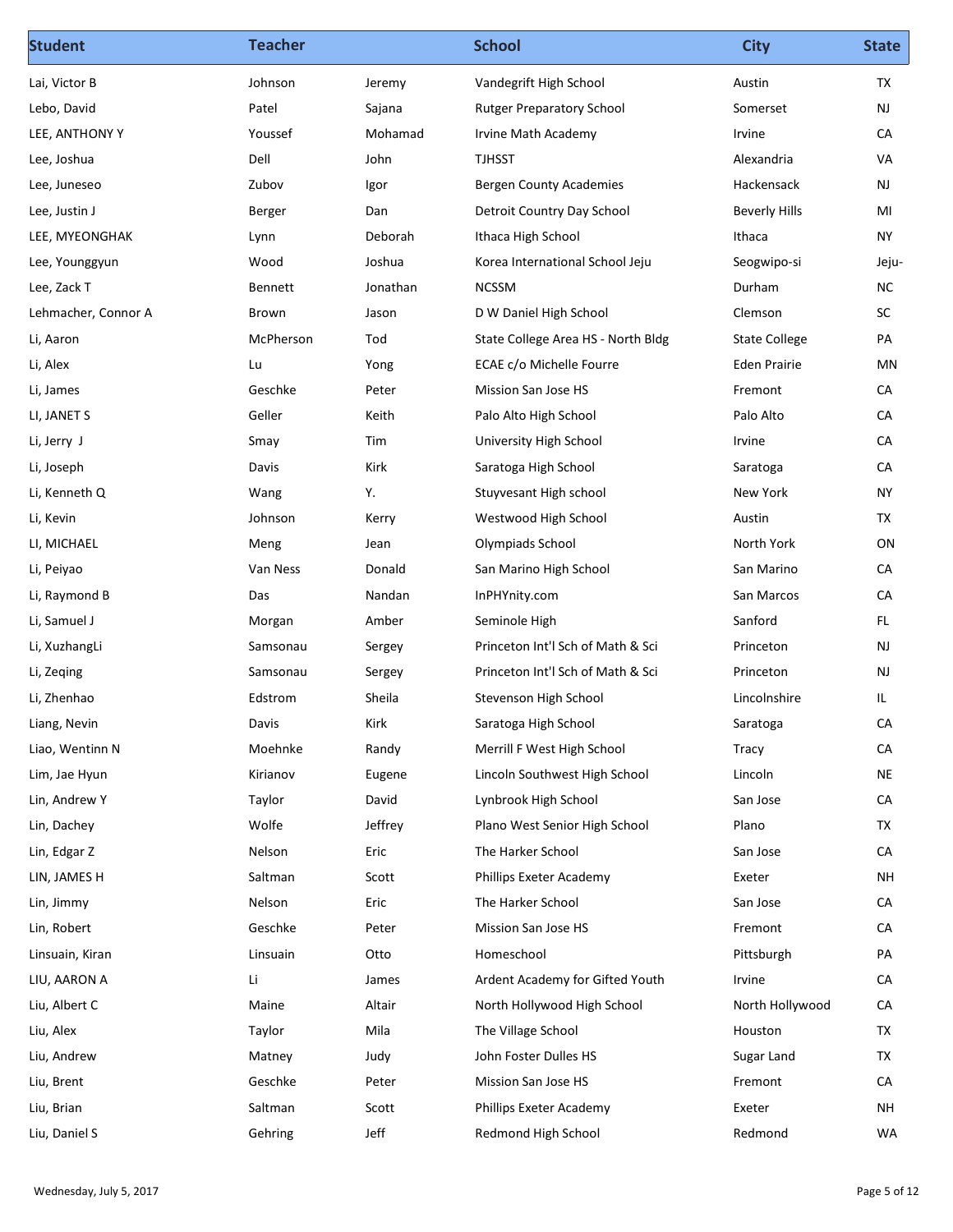| <b>Student</b>          | <b>Teacher</b> |              | <b>School</b>                      | <b>City</b>       | <b>State</b> |
|-------------------------|----------------|--------------|------------------------------------|-------------------|--------------|
| Liu, Emily              | Martino        | Jennifer     | High Technology High School        | Lincroft          | NJ           |
| Liu, Jason              | Allais         | Fabrice      | Stamford Polytechnic at Beacon     | Stamford          | CT           |
| Liu, Jason J            | Guisti         | <b>Brett</b> | Davidson Academy of Nevada         | Reno              | <b>NV</b>    |
| Liu, Jeffrey Y          | Geschke        | Peter        | Mission San Jose HS                | Fremont           | CA           |
| Liu, Jevin              | Farrell        | Kevin        | Naperville North Highschool        | Naperville        | IL.          |
| Liu, Patrick Y          | Geschke        | Peter        | Mission San Jose HS                | Fremont           | CA           |
| Liu, Spencer            | Glynn          | Brian        | Troy High School                   | Troy              | MI           |
| Liu, Steven L           | Martino        | Jennifer     | High Technology High School        | Lincroft          | <b>NJ</b>    |
| Liu, Zhengyang          | Rincon         | Diana        | American Heritage School           | Plantation        | FL.          |
| Lo, Chiu Fan Bowen      | Cummings       | Brian        | Jericho High School                | Jericho           | <b>NY</b>    |
| Lotlikar, Amrith P      | Norman         | Anne Marie   | Carnegie Vanguard High School      | Houston           | TX           |
| Lu, Albert Y            | Schmidt        | Brooke       | Illinois Math & Science Academy    | Aurora            | IL.          |
| Lu, Edward P            | Richard        | Shawn        | Cinco Ranch High School            | Katy              | TX           |
| Lu, Evan Chen           | Karabunarliev  | Stoyan       | Clear Lake High School             | Houston           | <b>TX</b>    |
| Lu, Grant               | Stover         | David        | Charter School of Wilmington       | Wilmington        | DE           |
| Lu, Kevin               | Martino        | Jennifer     | High Technology High School        | Lincroft          | NJ           |
| LUN, RICHARD            | Dell           | John         | TJHSST                             | Alexandria        | VA           |
| LUO, VICTOR             | Saltman        | Scott        | Phillips Exeter Academy            | Exeter            | NH           |
| Luo, William            | Taylor         | David        | Lynbrook High School               | San Jose          | CA           |
| Lyu, Duan               | Yu             | Haikuo       | alma mater college                 | somerset          | NJ           |
| Lyu, Yiwei              | Henann         | Ann          | Bethlehem Catholic High School     | Bethlehem         | PA           |
| Ma, Andrew              | Rincon         | Diana        | American Heritage School           | Plantation        | FL.          |
| Ma, Michael Y           | Wolfe          | Jeffrey      | Plano West Senior High School      | Plano             | <b>TX</b>    |
| Madan, Jawahar V        | O'Byrne        | Michael      | Interlake HS                       | Bellevue          | WA           |
| Mahendran, Anish S      | Khetan         | Raghunath    | <b>ICAE</b>                        | Troy              | MI           |
| MAI, STEVEN             | Meng           | Jean         | Olympiads School                   | North York        | ON           |
| Mao, David              | Brown          | David        | San Diego Math Circle              | San Diego         | CA           |
| Masroor, Faraz          | Vaida          | Iuliana      | <b>Gulliver Preparatory School</b> | Pinecrest (Miami) | FL.          |
| Mathers, Samuel I       | Roh            | Michael      | University High School             | Morgantown        | WV           |
| Mattoo, Amal            | Ritacco        | Christopher  | Sidwell Friends School             | Washington        | DC           |
| Meng, Sean T            | Taylor         | David        | Lynbrook High School               | San Jose          | CA           |
| Merchant, Sophie E      | Braby          | Matthew      | Hutchison School                   | Memphis           | <b>TN</b>    |
| MISTELE, John H         | Natland        | Paul         | Ransom Everglades High School      | Miami             | FL.          |
| Mitra, Ajay S           | Stewart        | Phillip      | <b>Hopkins School</b>              | New Haven         | <b>CT</b>    |
| MO, GEORGE B            | Meng           | Jean         | Olympiads School                   | North York        | ON           |
| Moody, Jackson P        | Mullins        | Robert       | <b>Memphis University School</b>   | Memphis           | TN           |
| Muchnik, Ethan K        | Carrubba       | Jim          | University Laboratory High School  | Urbana            | IL.          |
| Mukherjee, Srijon       | Kumar          | Alok         | Amity International School         | Noida             | UP           |
| Murugan, Pranav M       | Warren         | Ben          | Texas Academy of Math and Science  | Denton            | ТX           |
| Nash, William K         | Allais         | Fabrice      | Stamford Polytechnic at Beacon     | Stamford          | ${\sf CT}$   |
| Nguyen, Dylan           | Sit            | Siu-Ling     | Arnold O. Beckman High School      | Irvine            | ${\sf CA}$   |
| Nie, Ke                 | Yang           | Xinmei       | <b>Tiandao Education Group</b>     | Shanghai          |              |
|                         |                |              |                                    |                   |              |
| Wednesday, July 5, 2017 |                |              |                                    |                   | Page 6 of 12 |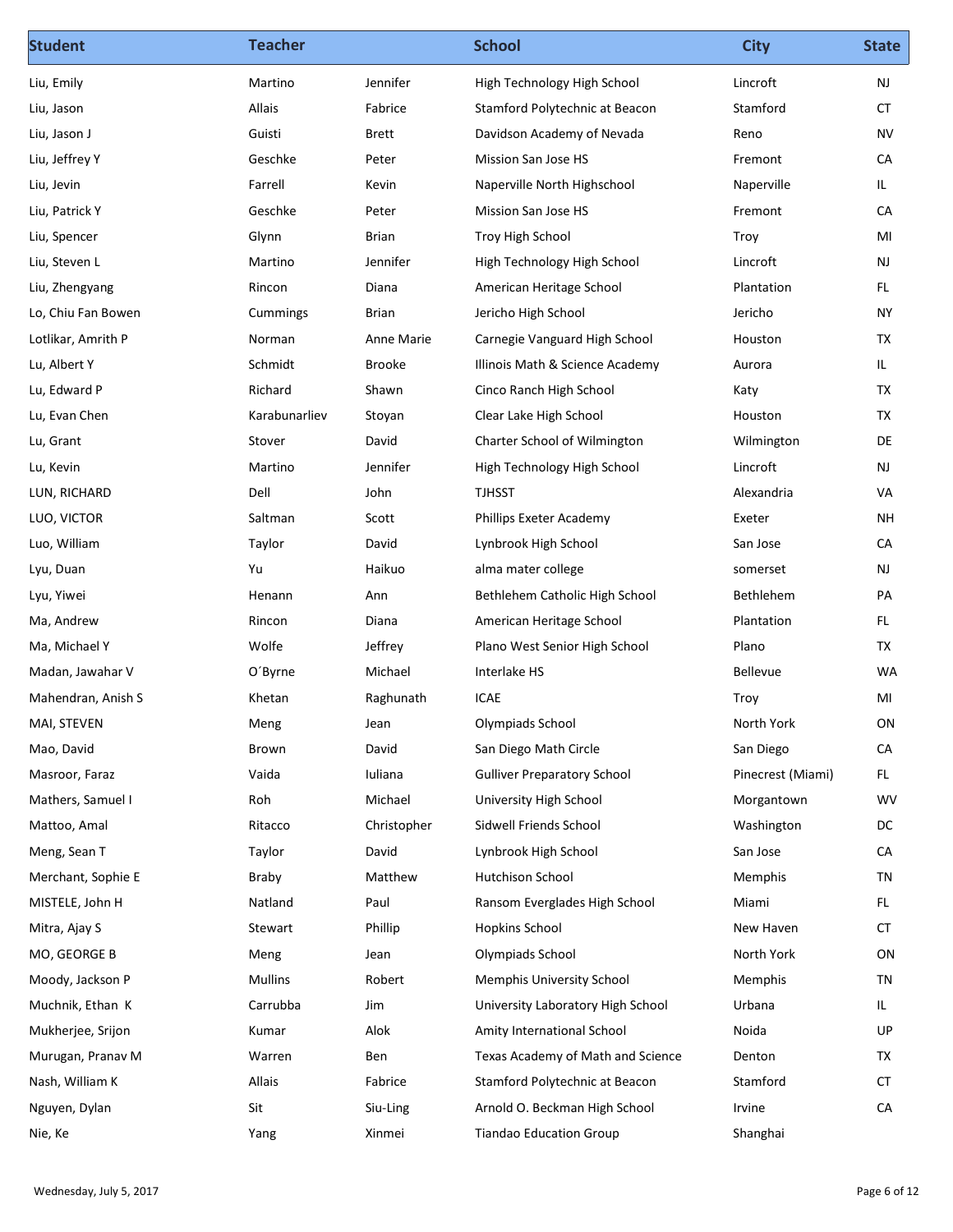| FL.<br>O'Brien, Timothy C<br>Natland<br>Paul<br>Ransom Everglades High School<br>Miami<br>Lincoln High School<br>Tallahassee<br>FL.<br>Wright<br>David<br>Portland<br>OR<br>McVay<br>Lincoln High School<br>Angela<br>Birdsong<br>Monta Vista High School<br>Cupertino<br>CA<br>James<br>Fellers<br>Kimi<br>Carmel High School<br>Carmel<br>IN<br>Jericho High School<br>Jericho<br><b>NY</b><br>Cummings<br>Brian<br><b>Eden Prairie</b><br>MN<br>Lu<br>Yong<br>ECAE c/o Michelle Fourre<br>Maine<br>Altair<br>North Hollywood High School<br>North Hollywood<br>CA<br>CA<br>Park, Byeongmin<br>Olivares<br>John<br>Northwood High School<br>Irvine<br>Kim<br>Iksoo<br>Seoul Science High School<br>Seoul<br>Poolesville High School<br>MD<br>Park, Justin S<br>Christopher<br>Poolesville<br>Hanson<br>TX<br>Parulekar, Aditya U<br>Johnson<br>Westwood High School<br>Austin<br>Kerry<br>Libertyville<br>IL.<br>Bush<br>Michael<br>Libertyville High School<br>Mullins<br>TN<br>Robert<br>Memphis University School<br>Memphis<br>GA<br>Beldeanu<br>loana<br>Chattahoochee High School<br>Johns Creek<br>Risk<br>CA<br>Valerie<br>Albany High School<br>Albany<br>CA<br>Birdsong<br>Monta Vista High School<br>Cupertino<br>James<br>NJ<br>Samsonau<br>Princeton Int'l Sch of Math & Sci<br>Princeton<br>Sergey<br>CA<br><b>Barnett-Dreyfuss</b><br>Bree<br>Amador Valley High School<br>Pleasanton<br>FL.<br>Rincon<br>Diana<br>American Heritage School<br>Plantation<br>Pavithra<br>Manhasset High School<br><b>NY</b><br>Sundar<br>Manhasset<br>Carrubba<br>Jim<br>University Laboratory High School<br>Urbana<br>IL.<br>Alex<br>Stanford<br>CA<br>McKale<br>Stanford OHS<br>Jeffrey<br>Weston<br>Cypress Bay High<br>FL.<br>Rose<br>NJ<br>Mark<br>Princeton High School<br>Princeton<br>Higgins<br>Buchman<br>Manlius<br><b>NY</b><br>Joshua<br>Fayetteville-Manlius High School<br>Schafer<br>Silver Spring<br>MD<br>James<br>Montgomery Blair High School<br>TX<br>Walker<br>Deborah<br>College Station High School<br><b>College Station</b><br>Sanford<br>FL.<br>Amber<br>Seminole High<br>Morgan<br>IN<br>Fakhruddin<br>Hasan<br>Indiana Acad for Sci, Math & Human<br>Muncie<br>Heldt<br>La Jolla<br>CA<br>Benjamin<br>The Bishop's School<br>MD<br>Schafer<br>Montgomery Blair High School<br><b>Silver Spring</b><br>James<br>CA<br>Ramachandran, Neelesh K<br>Nelson<br>Eric<br>The Harker School<br>San Jose<br>Lakeside School<br>Seattle<br>WA<br>Raman, Sanjay A<br>Butler<br>Heather<br>GA<br>Ramaswami, Arvind<br>Beldeanu<br>Chattahoochee High School<br>Johns Creek<br>loana<br>Schmidt<br>Illinois Math & Science Academy<br>IL.<br>Brooke<br>Aurora<br>Centerville High School<br>Centerville<br>OH<br>Rangaswamy, Anirudh M<br>Manfredi<br>Penny<br>Mansfield-Smith<br>Alice<br>NJ<br>Union County Magnet High School<br><b>Scotch Plains</b><br>SC Governor's School Science & Math<br>Smith<br>Clyde<br>Hartsville<br>Ravan, Brennan T<br><b>SC</b><br>TX<br>Jose<br>School of Sci and Eng Magnet<br>Dallas<br>Gonzalez<br>CA<br>Belyea<br>Brinn<br>torrey pines high school<br>encinitas<br>Physics Dept/Phillips Academy<br>Watt<br>J. Peter<br>Andover<br>MA | <b>Student</b> | <b>Teacher</b> | <b>School</b> | <b>City</b> | <b>State</b> |
|------------------------------------------------------------------------------------------------------------------------------------------------------------------------------------------------------------------------------------------------------------------------------------------------------------------------------------------------------------------------------------------------------------------------------------------------------------------------------------------------------------------------------------------------------------------------------------------------------------------------------------------------------------------------------------------------------------------------------------------------------------------------------------------------------------------------------------------------------------------------------------------------------------------------------------------------------------------------------------------------------------------------------------------------------------------------------------------------------------------------------------------------------------------------------------------------------------------------------------------------------------------------------------------------------------------------------------------------------------------------------------------------------------------------------------------------------------------------------------------------------------------------------------------------------------------------------------------------------------------------------------------------------------------------------------------------------------------------------------------------------------------------------------------------------------------------------------------------------------------------------------------------------------------------------------------------------------------------------------------------------------------------------------------------------------------------------------------------------------------------------------------------------------------------------------------------------------------------------------------------------------------------------------------------------------------------------------------------------------------------------------------------------------------------------------------------------------------------------------------------------------------------------------------------------------------------------------------------------------------------------------------------------------------------------------------------------------------------------------------------------------------------------------------------------------------------------------------------------------------------------------------------------------------------------------------------------------------------------------------------------------------------------------------------------------------------------------------------------------------------------------------------------------------------------------------------|----------------|----------------|---------------|-------------|--------------|
| O'Donnell, Graham L<br>Olsen, Anders P<br>ONGOLE, NITIN S<br>Ou, Anthony C<br>Pahlavan, Adam A<br>Pan, Alexander Y<br>Panenko, Tom C<br>Park, Jonghan<br>Patel, Nikhil<br>PATEL, OHM J<br>Patton, Kalen R<br>Peng, Chengzhi<br>peng, edwin<br>Peng, Junyao<br>Peng, Kenneth L<br>Peng, Tianya<br>Peng, William L<br>Phillips, Reed C<br>Polatty, Jacob E<br>Pulido, Omar J<br>Qi, Benjamin<br>Qi, Luke<br>Qian, Kevin C<br>Qin, Hongsen<br>Qin, Jimmy L<br>Qing, Yutong<br>Qu, Jerry R<br>Qu, Steven<br>Ramrajvel, Sanjana S<br>Rao, Skanda V<br>Rege, Raviraj J<br>Ren, Kevin<br>Ren, Michael                                                                                                                                                                                                                                                                                                                                                                                                                                                                                                                                                                                                                                                                                                                                                                                                                                                                                                                                                                                                                                                                                                                                                                                                                                                                                                                                                                                                                                                                                                                                                                                                                                                                                                                                                                                                                                                                                                                                                                                                                                                                                                                                                                                                                                                                                                                                                                                                                                                                                                                                                                                                 |                |                |               |             |              |
|                                                                                                                                                                                                                                                                                                                                                                                                                                                                                                                                                                                                                                                                                                                                                                                                                                                                                                                                                                                                                                                                                                                                                                                                                                                                                                                                                                                                                                                                                                                                                                                                                                                                                                                                                                                                                                                                                                                                                                                                                                                                                                                                                                                                                                                                                                                                                                                                                                                                                                                                                                                                                                                                                                                                                                                                                                                                                                                                                                                                                                                                                                                                                                                                |                |                |               |             |              |
|                                                                                                                                                                                                                                                                                                                                                                                                                                                                                                                                                                                                                                                                                                                                                                                                                                                                                                                                                                                                                                                                                                                                                                                                                                                                                                                                                                                                                                                                                                                                                                                                                                                                                                                                                                                                                                                                                                                                                                                                                                                                                                                                                                                                                                                                                                                                                                                                                                                                                                                                                                                                                                                                                                                                                                                                                                                                                                                                                                                                                                                                                                                                                                                                |                |                |               |             |              |
|                                                                                                                                                                                                                                                                                                                                                                                                                                                                                                                                                                                                                                                                                                                                                                                                                                                                                                                                                                                                                                                                                                                                                                                                                                                                                                                                                                                                                                                                                                                                                                                                                                                                                                                                                                                                                                                                                                                                                                                                                                                                                                                                                                                                                                                                                                                                                                                                                                                                                                                                                                                                                                                                                                                                                                                                                                                                                                                                                                                                                                                                                                                                                                                                |                |                |               |             |              |
|                                                                                                                                                                                                                                                                                                                                                                                                                                                                                                                                                                                                                                                                                                                                                                                                                                                                                                                                                                                                                                                                                                                                                                                                                                                                                                                                                                                                                                                                                                                                                                                                                                                                                                                                                                                                                                                                                                                                                                                                                                                                                                                                                                                                                                                                                                                                                                                                                                                                                                                                                                                                                                                                                                                                                                                                                                                                                                                                                                                                                                                                                                                                                                                                |                |                |               |             |              |
|                                                                                                                                                                                                                                                                                                                                                                                                                                                                                                                                                                                                                                                                                                                                                                                                                                                                                                                                                                                                                                                                                                                                                                                                                                                                                                                                                                                                                                                                                                                                                                                                                                                                                                                                                                                                                                                                                                                                                                                                                                                                                                                                                                                                                                                                                                                                                                                                                                                                                                                                                                                                                                                                                                                                                                                                                                                                                                                                                                                                                                                                                                                                                                                                |                |                |               |             |              |
|                                                                                                                                                                                                                                                                                                                                                                                                                                                                                                                                                                                                                                                                                                                                                                                                                                                                                                                                                                                                                                                                                                                                                                                                                                                                                                                                                                                                                                                                                                                                                                                                                                                                                                                                                                                                                                                                                                                                                                                                                                                                                                                                                                                                                                                                                                                                                                                                                                                                                                                                                                                                                                                                                                                                                                                                                                                                                                                                                                                                                                                                                                                                                                                                |                |                |               |             |              |
|                                                                                                                                                                                                                                                                                                                                                                                                                                                                                                                                                                                                                                                                                                                                                                                                                                                                                                                                                                                                                                                                                                                                                                                                                                                                                                                                                                                                                                                                                                                                                                                                                                                                                                                                                                                                                                                                                                                                                                                                                                                                                                                                                                                                                                                                                                                                                                                                                                                                                                                                                                                                                                                                                                                                                                                                                                                                                                                                                                                                                                                                                                                                                                                                |                |                |               |             |              |
|                                                                                                                                                                                                                                                                                                                                                                                                                                                                                                                                                                                                                                                                                                                                                                                                                                                                                                                                                                                                                                                                                                                                                                                                                                                                                                                                                                                                                                                                                                                                                                                                                                                                                                                                                                                                                                                                                                                                                                                                                                                                                                                                                                                                                                                                                                                                                                                                                                                                                                                                                                                                                                                                                                                                                                                                                                                                                                                                                                                                                                                                                                                                                                                                |                |                |               |             |              |
|                                                                                                                                                                                                                                                                                                                                                                                                                                                                                                                                                                                                                                                                                                                                                                                                                                                                                                                                                                                                                                                                                                                                                                                                                                                                                                                                                                                                                                                                                                                                                                                                                                                                                                                                                                                                                                                                                                                                                                                                                                                                                                                                                                                                                                                                                                                                                                                                                                                                                                                                                                                                                                                                                                                                                                                                                                                                                                                                                                                                                                                                                                                                                                                                |                |                |               |             |              |
|                                                                                                                                                                                                                                                                                                                                                                                                                                                                                                                                                                                                                                                                                                                                                                                                                                                                                                                                                                                                                                                                                                                                                                                                                                                                                                                                                                                                                                                                                                                                                                                                                                                                                                                                                                                                                                                                                                                                                                                                                                                                                                                                                                                                                                                                                                                                                                                                                                                                                                                                                                                                                                                                                                                                                                                                                                                                                                                                                                                                                                                                                                                                                                                                |                |                |               |             |              |
|                                                                                                                                                                                                                                                                                                                                                                                                                                                                                                                                                                                                                                                                                                                                                                                                                                                                                                                                                                                                                                                                                                                                                                                                                                                                                                                                                                                                                                                                                                                                                                                                                                                                                                                                                                                                                                                                                                                                                                                                                                                                                                                                                                                                                                                                                                                                                                                                                                                                                                                                                                                                                                                                                                                                                                                                                                                                                                                                                                                                                                                                                                                                                                                                |                |                |               |             |              |
|                                                                                                                                                                                                                                                                                                                                                                                                                                                                                                                                                                                                                                                                                                                                                                                                                                                                                                                                                                                                                                                                                                                                                                                                                                                                                                                                                                                                                                                                                                                                                                                                                                                                                                                                                                                                                                                                                                                                                                                                                                                                                                                                                                                                                                                                                                                                                                                                                                                                                                                                                                                                                                                                                                                                                                                                                                                                                                                                                                                                                                                                                                                                                                                                |                |                |               |             |              |
|                                                                                                                                                                                                                                                                                                                                                                                                                                                                                                                                                                                                                                                                                                                                                                                                                                                                                                                                                                                                                                                                                                                                                                                                                                                                                                                                                                                                                                                                                                                                                                                                                                                                                                                                                                                                                                                                                                                                                                                                                                                                                                                                                                                                                                                                                                                                                                                                                                                                                                                                                                                                                                                                                                                                                                                                                                                                                                                                                                                                                                                                                                                                                                                                |                |                |               |             |              |
|                                                                                                                                                                                                                                                                                                                                                                                                                                                                                                                                                                                                                                                                                                                                                                                                                                                                                                                                                                                                                                                                                                                                                                                                                                                                                                                                                                                                                                                                                                                                                                                                                                                                                                                                                                                                                                                                                                                                                                                                                                                                                                                                                                                                                                                                                                                                                                                                                                                                                                                                                                                                                                                                                                                                                                                                                                                                                                                                                                                                                                                                                                                                                                                                |                |                |               |             |              |
|                                                                                                                                                                                                                                                                                                                                                                                                                                                                                                                                                                                                                                                                                                                                                                                                                                                                                                                                                                                                                                                                                                                                                                                                                                                                                                                                                                                                                                                                                                                                                                                                                                                                                                                                                                                                                                                                                                                                                                                                                                                                                                                                                                                                                                                                                                                                                                                                                                                                                                                                                                                                                                                                                                                                                                                                                                                                                                                                                                                                                                                                                                                                                                                                |                |                |               |             |              |
|                                                                                                                                                                                                                                                                                                                                                                                                                                                                                                                                                                                                                                                                                                                                                                                                                                                                                                                                                                                                                                                                                                                                                                                                                                                                                                                                                                                                                                                                                                                                                                                                                                                                                                                                                                                                                                                                                                                                                                                                                                                                                                                                                                                                                                                                                                                                                                                                                                                                                                                                                                                                                                                                                                                                                                                                                                                                                                                                                                                                                                                                                                                                                                                                |                |                |               |             |              |
|                                                                                                                                                                                                                                                                                                                                                                                                                                                                                                                                                                                                                                                                                                                                                                                                                                                                                                                                                                                                                                                                                                                                                                                                                                                                                                                                                                                                                                                                                                                                                                                                                                                                                                                                                                                                                                                                                                                                                                                                                                                                                                                                                                                                                                                                                                                                                                                                                                                                                                                                                                                                                                                                                                                                                                                                                                                                                                                                                                                                                                                                                                                                                                                                |                |                |               |             |              |
|                                                                                                                                                                                                                                                                                                                                                                                                                                                                                                                                                                                                                                                                                                                                                                                                                                                                                                                                                                                                                                                                                                                                                                                                                                                                                                                                                                                                                                                                                                                                                                                                                                                                                                                                                                                                                                                                                                                                                                                                                                                                                                                                                                                                                                                                                                                                                                                                                                                                                                                                                                                                                                                                                                                                                                                                                                                                                                                                                                                                                                                                                                                                                                                                |                |                |               |             |              |
|                                                                                                                                                                                                                                                                                                                                                                                                                                                                                                                                                                                                                                                                                                                                                                                                                                                                                                                                                                                                                                                                                                                                                                                                                                                                                                                                                                                                                                                                                                                                                                                                                                                                                                                                                                                                                                                                                                                                                                                                                                                                                                                                                                                                                                                                                                                                                                                                                                                                                                                                                                                                                                                                                                                                                                                                                                                                                                                                                                                                                                                                                                                                                                                                |                |                |               |             |              |
|                                                                                                                                                                                                                                                                                                                                                                                                                                                                                                                                                                                                                                                                                                                                                                                                                                                                                                                                                                                                                                                                                                                                                                                                                                                                                                                                                                                                                                                                                                                                                                                                                                                                                                                                                                                                                                                                                                                                                                                                                                                                                                                                                                                                                                                                                                                                                                                                                                                                                                                                                                                                                                                                                                                                                                                                                                                                                                                                                                                                                                                                                                                                                                                                |                |                |               |             |              |
|                                                                                                                                                                                                                                                                                                                                                                                                                                                                                                                                                                                                                                                                                                                                                                                                                                                                                                                                                                                                                                                                                                                                                                                                                                                                                                                                                                                                                                                                                                                                                                                                                                                                                                                                                                                                                                                                                                                                                                                                                                                                                                                                                                                                                                                                                                                                                                                                                                                                                                                                                                                                                                                                                                                                                                                                                                                                                                                                                                                                                                                                                                                                                                                                |                |                |               |             |              |
|                                                                                                                                                                                                                                                                                                                                                                                                                                                                                                                                                                                                                                                                                                                                                                                                                                                                                                                                                                                                                                                                                                                                                                                                                                                                                                                                                                                                                                                                                                                                                                                                                                                                                                                                                                                                                                                                                                                                                                                                                                                                                                                                                                                                                                                                                                                                                                                                                                                                                                                                                                                                                                                                                                                                                                                                                                                                                                                                                                                                                                                                                                                                                                                                |                |                |               |             |              |
|                                                                                                                                                                                                                                                                                                                                                                                                                                                                                                                                                                                                                                                                                                                                                                                                                                                                                                                                                                                                                                                                                                                                                                                                                                                                                                                                                                                                                                                                                                                                                                                                                                                                                                                                                                                                                                                                                                                                                                                                                                                                                                                                                                                                                                                                                                                                                                                                                                                                                                                                                                                                                                                                                                                                                                                                                                                                                                                                                                                                                                                                                                                                                                                                |                |                |               |             |              |
|                                                                                                                                                                                                                                                                                                                                                                                                                                                                                                                                                                                                                                                                                                                                                                                                                                                                                                                                                                                                                                                                                                                                                                                                                                                                                                                                                                                                                                                                                                                                                                                                                                                                                                                                                                                                                                                                                                                                                                                                                                                                                                                                                                                                                                                                                                                                                                                                                                                                                                                                                                                                                                                                                                                                                                                                                                                                                                                                                                                                                                                                                                                                                                                                |                |                |               |             |              |
|                                                                                                                                                                                                                                                                                                                                                                                                                                                                                                                                                                                                                                                                                                                                                                                                                                                                                                                                                                                                                                                                                                                                                                                                                                                                                                                                                                                                                                                                                                                                                                                                                                                                                                                                                                                                                                                                                                                                                                                                                                                                                                                                                                                                                                                                                                                                                                                                                                                                                                                                                                                                                                                                                                                                                                                                                                                                                                                                                                                                                                                                                                                                                                                                |                |                |               |             |              |
|                                                                                                                                                                                                                                                                                                                                                                                                                                                                                                                                                                                                                                                                                                                                                                                                                                                                                                                                                                                                                                                                                                                                                                                                                                                                                                                                                                                                                                                                                                                                                                                                                                                                                                                                                                                                                                                                                                                                                                                                                                                                                                                                                                                                                                                                                                                                                                                                                                                                                                                                                                                                                                                                                                                                                                                                                                                                                                                                                                                                                                                                                                                                                                                                |                |                |               |             |              |
|                                                                                                                                                                                                                                                                                                                                                                                                                                                                                                                                                                                                                                                                                                                                                                                                                                                                                                                                                                                                                                                                                                                                                                                                                                                                                                                                                                                                                                                                                                                                                                                                                                                                                                                                                                                                                                                                                                                                                                                                                                                                                                                                                                                                                                                                                                                                                                                                                                                                                                                                                                                                                                                                                                                                                                                                                                                                                                                                                                                                                                                                                                                                                                                                |                |                |               |             |              |
|                                                                                                                                                                                                                                                                                                                                                                                                                                                                                                                                                                                                                                                                                                                                                                                                                                                                                                                                                                                                                                                                                                                                                                                                                                                                                                                                                                                                                                                                                                                                                                                                                                                                                                                                                                                                                                                                                                                                                                                                                                                                                                                                                                                                                                                                                                                                                                                                                                                                                                                                                                                                                                                                                                                                                                                                                                                                                                                                                                                                                                                                                                                                                                                                |                |                |               |             |              |
|                                                                                                                                                                                                                                                                                                                                                                                                                                                                                                                                                                                                                                                                                                                                                                                                                                                                                                                                                                                                                                                                                                                                                                                                                                                                                                                                                                                                                                                                                                                                                                                                                                                                                                                                                                                                                                                                                                                                                                                                                                                                                                                                                                                                                                                                                                                                                                                                                                                                                                                                                                                                                                                                                                                                                                                                                                                                                                                                                                                                                                                                                                                                                                                                |                |                |               |             |              |
|                                                                                                                                                                                                                                                                                                                                                                                                                                                                                                                                                                                                                                                                                                                                                                                                                                                                                                                                                                                                                                                                                                                                                                                                                                                                                                                                                                                                                                                                                                                                                                                                                                                                                                                                                                                                                                                                                                                                                                                                                                                                                                                                                                                                                                                                                                                                                                                                                                                                                                                                                                                                                                                                                                                                                                                                                                                                                                                                                                                                                                                                                                                                                                                                |                |                |               |             |              |
|                                                                                                                                                                                                                                                                                                                                                                                                                                                                                                                                                                                                                                                                                                                                                                                                                                                                                                                                                                                                                                                                                                                                                                                                                                                                                                                                                                                                                                                                                                                                                                                                                                                                                                                                                                                                                                                                                                                                                                                                                                                                                                                                                                                                                                                                                                                                                                                                                                                                                                                                                                                                                                                                                                                                                                                                                                                                                                                                                                                                                                                                                                                                                                                                |                |                |               |             |              |
|                                                                                                                                                                                                                                                                                                                                                                                                                                                                                                                                                                                                                                                                                                                                                                                                                                                                                                                                                                                                                                                                                                                                                                                                                                                                                                                                                                                                                                                                                                                                                                                                                                                                                                                                                                                                                                                                                                                                                                                                                                                                                                                                                                                                                                                                                                                                                                                                                                                                                                                                                                                                                                                                                                                                                                                                                                                                                                                                                                                                                                                                                                                                                                                                |                |                |               |             |              |
|                                                                                                                                                                                                                                                                                                                                                                                                                                                                                                                                                                                                                                                                                                                                                                                                                                                                                                                                                                                                                                                                                                                                                                                                                                                                                                                                                                                                                                                                                                                                                                                                                                                                                                                                                                                                                                                                                                                                                                                                                                                                                                                                                                                                                                                                                                                                                                                                                                                                                                                                                                                                                                                                                                                                                                                                                                                                                                                                                                                                                                                                                                                                                                                                |                |                |               |             |              |
|                                                                                                                                                                                                                                                                                                                                                                                                                                                                                                                                                                                                                                                                                                                                                                                                                                                                                                                                                                                                                                                                                                                                                                                                                                                                                                                                                                                                                                                                                                                                                                                                                                                                                                                                                                                                                                                                                                                                                                                                                                                                                                                                                                                                                                                                                                                                                                                                                                                                                                                                                                                                                                                                                                                                                                                                                                                                                                                                                                                                                                                                                                                                                                                                |                |                |               |             |              |
|                                                                                                                                                                                                                                                                                                                                                                                                                                                                                                                                                                                                                                                                                                                                                                                                                                                                                                                                                                                                                                                                                                                                                                                                                                                                                                                                                                                                                                                                                                                                                                                                                                                                                                                                                                                                                                                                                                                                                                                                                                                                                                                                                                                                                                                                                                                                                                                                                                                                                                                                                                                                                                                                                                                                                                                                                                                                                                                                                                                                                                                                                                                                                                                                |                |                |               |             |              |
|                                                                                                                                                                                                                                                                                                                                                                                                                                                                                                                                                                                                                                                                                                                                                                                                                                                                                                                                                                                                                                                                                                                                                                                                                                                                                                                                                                                                                                                                                                                                                                                                                                                                                                                                                                                                                                                                                                                                                                                                                                                                                                                                                                                                                                                                                                                                                                                                                                                                                                                                                                                                                                                                                                                                                                                                                                                                                                                                                                                                                                                                                                                                                                                                |                |                |               |             |              |
|                                                                                                                                                                                                                                                                                                                                                                                                                                                                                                                                                                                                                                                                                                                                                                                                                                                                                                                                                                                                                                                                                                                                                                                                                                                                                                                                                                                                                                                                                                                                                                                                                                                                                                                                                                                                                                                                                                                                                                                                                                                                                                                                                                                                                                                                                                                                                                                                                                                                                                                                                                                                                                                                                                                                                                                                                                                                                                                                                                                                                                                                                                                                                                                                |                |                |               |             |              |
|                                                                                                                                                                                                                                                                                                                                                                                                                                                                                                                                                                                                                                                                                                                                                                                                                                                                                                                                                                                                                                                                                                                                                                                                                                                                                                                                                                                                                                                                                                                                                                                                                                                                                                                                                                                                                                                                                                                                                                                                                                                                                                                                                                                                                                                                                                                                                                                                                                                                                                                                                                                                                                                                                                                                                                                                                                                                                                                                                                                                                                                                                                                                                                                                |                |                |               |             |              |
|                                                                                                                                                                                                                                                                                                                                                                                                                                                                                                                                                                                                                                                                                                                                                                                                                                                                                                                                                                                                                                                                                                                                                                                                                                                                                                                                                                                                                                                                                                                                                                                                                                                                                                                                                                                                                                                                                                                                                                                                                                                                                                                                                                                                                                                                                                                                                                                                                                                                                                                                                                                                                                                                                                                                                                                                                                                                                                                                                                                                                                                                                                                                                                                                |                |                |               |             |              |
|                                                                                                                                                                                                                                                                                                                                                                                                                                                                                                                                                                                                                                                                                                                                                                                                                                                                                                                                                                                                                                                                                                                                                                                                                                                                                                                                                                                                                                                                                                                                                                                                                                                                                                                                                                                                                                                                                                                                                                                                                                                                                                                                                                                                                                                                                                                                                                                                                                                                                                                                                                                                                                                                                                                                                                                                                                                                                                                                                                                                                                                                                                                                                                                                |                |                |               |             |              |
|                                                                                                                                                                                                                                                                                                                                                                                                                                                                                                                                                                                                                                                                                                                                                                                                                                                                                                                                                                                                                                                                                                                                                                                                                                                                                                                                                                                                                                                                                                                                                                                                                                                                                                                                                                                                                                                                                                                                                                                                                                                                                                                                                                                                                                                                                                                                                                                                                                                                                                                                                                                                                                                                                                                                                                                                                                                                                                                                                                                                                                                                                                                                                                                                |                |                |               |             |              |
| Page 7 of 12<br>Wednesday, July 5, 2017                                                                                                                                                                                                                                                                                                                                                                                                                                                                                                                                                                                                                                                                                                                                                                                                                                                                                                                                                                                                                                                                                                                                                                                                                                                                                                                                                                                                                                                                                                                                                                                                                                                                                                                                                                                                                                                                                                                                                                                                                                                                                                                                                                                                                                                                                                                                                                                                                                                                                                                                                                                                                                                                                                                                                                                                                                                                                                                                                                                                                                                                                                                                                        |                |                |               |             |              |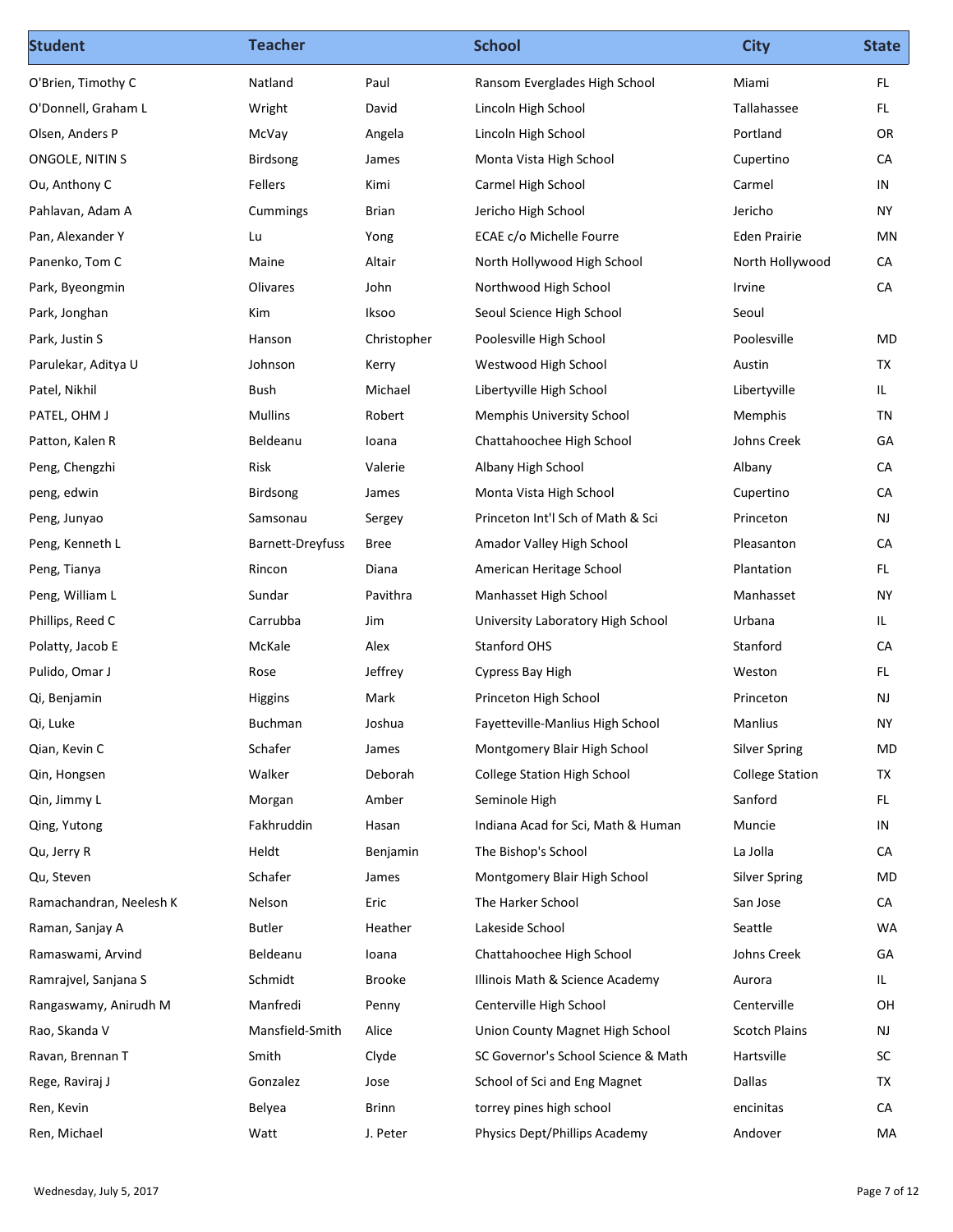| <b>Student</b>            | <b>Teacher</b>     |               | <b>School</b>                                      | <b>City</b>             | <b>State</b>     |
|---------------------------|--------------------|---------------|----------------------------------------------------|-------------------------|------------------|
| Richardson, Stephen C     | Bush               | Michael       | Libertyville High School                           | Libertyville            | IL.              |
| Rohe, Timothy S           | McMillen           | Autumn        | West Jessamine High School                         | Nicholasville           | KY               |
| Rose, Justin A            | Nassar             | Antonio       | Harvard-Westlake School                            | North Hollywood         | CA               |
| Rucker, Stuart A          | Saltman            | Scott         | Phillips Exeter Academy                            | Exeter                  | <b>NH</b>        |
| Ryu, Younseo              | Lee                | Joomoon       | Korea Minjok Leadership Academy                    | Hoengseong-gun          | Gang             |
| Sabers, Connor N          | Kaback             | Stephen       | The Blake School - Minneapolis                     | Minneapolis             | MN               |
| Salgado, Dilhan H         | Schafer            | James         | Montgomery Blair High School                       | <b>Silver Spring</b>    | MD               |
| Schildkraut, Carl B       | <b>Butler</b>      | Heather       | Lakeside School                                    | Seattle                 | WA               |
| Sere, Malick A            | Leff               | Stuart        | Newport High School                                | Bellevue                | WA               |
| Shen, Jeff                | Tang               | Hongbo        | Kennedy Middle School                              | San Jose                | CA               |
| Shen, Ke                  | Pederson<br>Clymer | Brian<br>John | Sunset High School<br>Monte Vista Christian School | Portland<br>Watsonville | OR<br>${\sf CA}$ |
| Shi, Kye W<br>Shi, Mingze | Fortunato          | Barbara       | West Windsor-Plainsboro HS South                   | West Windsor            | <b>NJ</b>        |
| Shin, Seungeun            | Lee                | Jessica       | Branksome Hall Asia                                | Seogwipo                | Jeju             |
| Shlomi, Tom               | Snook              | Justin        | Homeschool                                         | Orange                  | OH               |
| Shu, Daniel M             | Dutter             | Joan          | Walton High School                                 | Marietta                | GA               |
| Si, Joshua J              | Davis              | Kirk          | Saratoga High School                               | Saratoga                | CA               |
| Silver, Ethan M           | Stewart            | Phillip       | <b>Hopkins School</b>                              | New Haven               | <b>CT</b>        |
| Simon, Alexander F        | Preblich           | Brandon       | Athens High School                                 | Troy                    | MI               |
| Singh, Aaditya K          | Dell               | John          | <b>TJHSST</b>                                      | Alexandria              | VA               |
| Singh, Tarun              | McKale             | Alex          | Stanford OHS                                       | Stanford                | CA               |
| Son, Henry J              | Sundar             | Pavithra      | Manhasset High School                              | Manhasset               | <b>NY</b>        |
| Song, Michelle C          | Geschke            | Peter         | Mission San Jose HS                                | Fremont                 | CA               |
| Soong, Brian Y            | Gilmore            | Michael       | Ridge High School                                  | <b>Basking Ridge</b>    | NJ               |
| Srinivasan, Arvind S      | Dell               | John          | <b>TJHSST</b>                                      | Alexandria              | VA               |
| Stepniczka, Michael T     | Dell               | John          | <b>TJHSST</b>                                      | Alexandria              | VA               |
| Stremick, Kody            | Dell               | John          | <b>TJHSST</b>                                      | Alexandria              | VA               |
| Su, Crystal B             | Geschke            | Peter         | Mission San Jose HS                                | Fremont                 | CA               |
| Subzwari, Shayaan         | Rincon             | Diana         | American Heritage School                           | Plantation              | FL.              |
| Sun, Alec                 | Saltman            | Scott         | Phillips Exeter Academy                            | Exeter                  | <b>NH</b>        |
| SUN, AUSTIN J             | Mosig              | Thomas        | Troy High School                                   | Fullerton               | CA               |
| Sun, Christopher          | Barkovitz          | Robert        | Millburn High School                               | Millburn                | NJ               |
| Sun, Daniel D             | Danssaert          | John          | Canyon Crest Academy                               | Solana Beach            | CA               |
| Sun, Danny                | Cakir              | Mesut         | South Brunswick high school                        | Monmouth Junction       | NJ               |
| SUN, MORGAN N             | Barkovitz          | Robert        | Millburn High School                               | Millburn                | NJ               |
| SUN, YUNYANG              | Smay               | Tim           | University High School                             | Irvine                  | CA               |
| sutter, jacob N           | Schmidt            | Brooke        | Illinois Math & Science Academy                    | Aurora                  | IL.              |
| Swaminathan, Shashank     | Didio              | James         | Novi High School                                   | Novi                    | MI               |
| Swartz, Daniel W          | Zhang              | Chris         | Cherry Hill High School East                       | Cherry Hill             | NJ               |
| Szkwarek, William Martain | Kruidenier         | Ryan          | Whitney M Young Magnet HS                          | Chicago                 | IL.              |
| Taleff, Michael T         | Stormberg          | John          | LASA High School                                   | Austin                  | <b>TX</b>        |
|                           | Stoetzer           | Mark          | Round Rock High School                             | Round Rock              | <b>TX</b>        |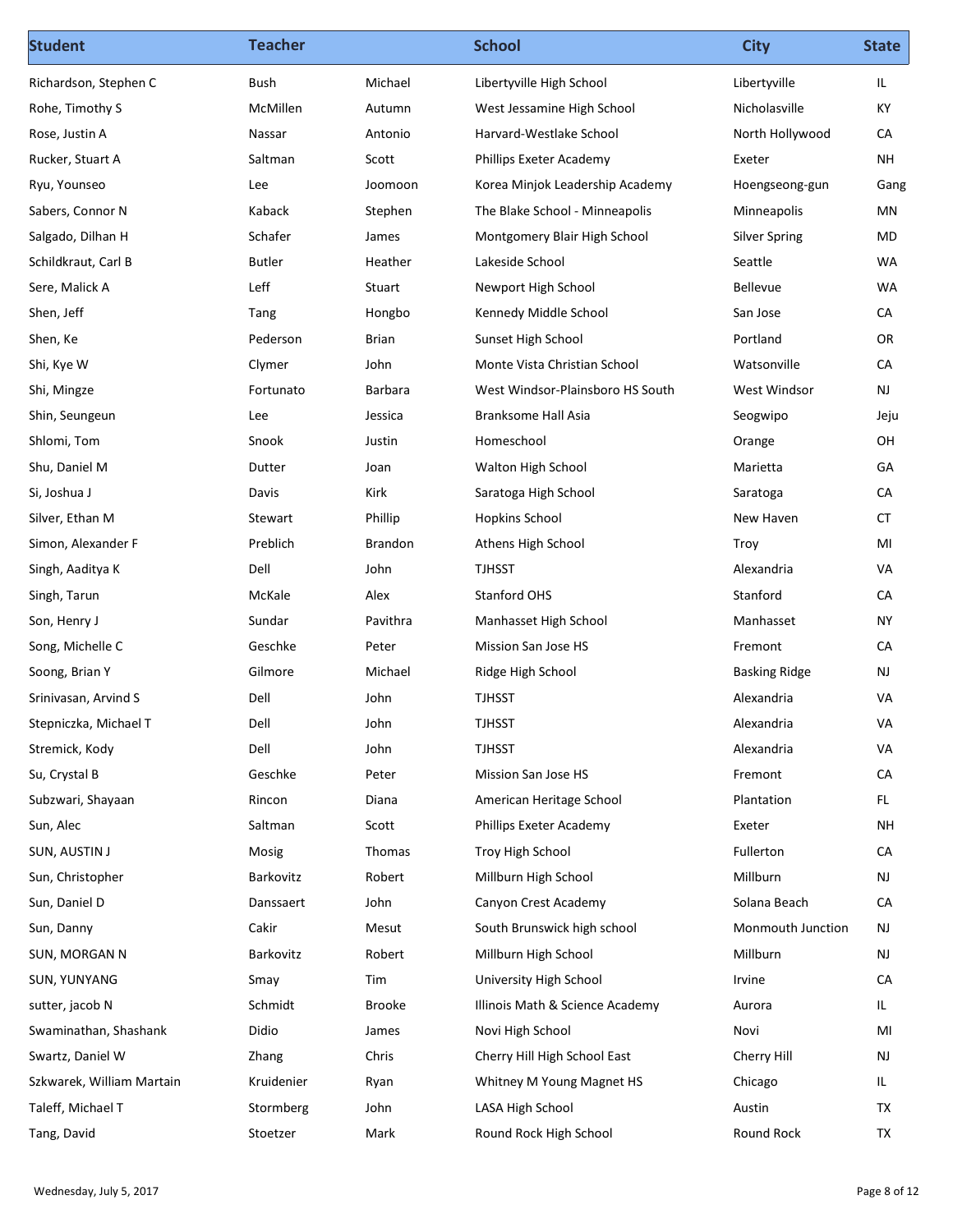| TANG, HENRY<br>Cheryl<br>Marc Garneau C.I.<br>ON<br>Woods<br>Toronto<br>Chris<br>Johns Creek<br>GA<br>Northview High School<br>Kemp<br>HI<br>Huelsnitz<br>Warren<br>Punahou School<br>Honolulu<br>San Jose<br>CA<br>Taylor<br>David<br>Lynbrook High School<br>Schafer<br>Montgomery Blair High School<br><b>Silver Spring</b><br>MD<br>James<br>Glynn<br>Brian<br>Troy High School<br>Troy<br>MI<br>Nelson<br>Eric<br>CA<br>The Harker School<br>San Jose<br>Nichols<br>Steven<br>St. John's Prep<br>Danvers<br>MA<br>NJ<br>Chjija<br>La Salle High School<br>Pasadena<br><b>Bauer</b><br>Y.<br>New York<br><b>NY</b><br>Stuyvesant High school<br>Wang<br>CA<br>Jacqueline<br>Corona Del Mar High School<br>Newport Beach<br>Vorona<br>Ketcham<br>Robin<br>University School<br><b>Hunting Valley</b><br>OH<br>Stephen<br>St. Mark's School of Texas<br>Dallas<br>TX<br>Houpt<br>Kirk<br>Saratoga High School<br>CA<br>Davis<br>Saratoga<br>CA<br>Geschke<br>Peter<br>Mission San Jose HS<br>Fremont<br>Pittsford<br><b>NY</b><br>Hosey<br>Daniel<br>Pittsford Sutherland High School<br><b>NH</b><br>Saltman<br>Scott<br>Phillips Exeter Academy<br>Exeter<br>Geschke<br>CA<br>Peter<br>Mission San Jose HS<br>Fremont<br>FL.<br>Rincon<br>Diana<br>American Heritage School<br>Plantation<br>PA<br>Flueso<br>Sean<br>Parkland High School<br>Allentown<br>Lowell High School<br>San Francisco<br>CA<br>Cooley<br>Bryan<br>Geschke<br>CA<br>Peter<br>Mission San Jose HS<br>Fremont<br>VA<br>Dell<br>John<br><b>TJHSST</b><br>Alexandria<br>CA<br>Birdsong<br>James<br>Monta Vista High School<br>Cupertino<br>${\sf CA}$<br>Millard<br>Wang, Alexander J<br>Lee<br>Dougherty Valley High School<br>San Ramon<br>Physics Dept/Phillips Academy<br>Andover<br>MA<br>Wang, Andrew<br>Watt<br>J. Peter<br>Frisco<br>TX<br>Wang, Bill Y<br>Davies<br>Kenric<br>Liberty High School<br>Dell<br>VA<br>John<br><b>TJHSST</b><br>Alexandria<br>${\sf CA}$<br>Eric<br>The Harker School<br>San Jose<br>Nelson<br>CA<br>Canyon Crest Academy<br>Solana Beach<br>Barrows<br>Mercer<br>Wang, DuanYang<br>Yang<br>Xinmei<br><b>Tiandao Education Group</b><br>Shanghai<br>CA<br>John<br>Canyon Crest Academy<br>Solana Beach<br>Danssaert<br>${\sf CA}$<br>Millard<br>Lee<br>Dougherty Valley High School<br>San Ramon<br>Dell<br>VA<br>John<br>TJHSST<br>Alexandria<br>Oklahoma Sch of Sci & Math<br>OK<br>Johnston<br>Shayne<br>Oklahoma City<br>Los Gatos<br>CA<br>Daniel<br>Los Gatos High School<br>Burns<br>Hinsdale<br>Hinsdale Central High School<br>IL<br><b>Breig</b><br>Marvin<br><b>TX</b><br>Westwood High School<br>Wang, James<br>Johnson<br>Austin<br>Jeremy<br>Wang, Kenneth C<br>Clear Lake High School<br>Karabunarliev<br>Stoyan<br>Houston<br>ТX<br>Acton Boxborough Regional HS<br>MA<br>McClung<br>David<br>Acton<br>${\sf CA}$<br>Wang, Kenneth<br>David<br>Lynbrook High School<br>San Jose<br>Taylor<br>Liu<br>Fei<br>Gauss school of math and science<br>Wang, Matthew<br>Bridgewater<br><b>NJ</b> | <b>Student</b> | <b>Teacher</b> | <b>School</b> | <b>City</b> | <b>State</b> |
|----------------------------------------------------------------------------------------------------------------------------------------------------------------------------------------------------------------------------------------------------------------------------------------------------------------------------------------------------------------------------------------------------------------------------------------------------------------------------------------------------------------------------------------------------------------------------------------------------------------------------------------------------------------------------------------------------------------------------------------------------------------------------------------------------------------------------------------------------------------------------------------------------------------------------------------------------------------------------------------------------------------------------------------------------------------------------------------------------------------------------------------------------------------------------------------------------------------------------------------------------------------------------------------------------------------------------------------------------------------------------------------------------------------------------------------------------------------------------------------------------------------------------------------------------------------------------------------------------------------------------------------------------------------------------------------------------------------------------------------------------------------------------------------------------------------------------------------------------------------------------------------------------------------------------------------------------------------------------------------------------------------------------------------------------------------------------------------------------------------------------------------------------------------------------------------------------------------------------------------------------------------------------------------------------------------------------------------------------------------------------------------------------------------------------------------------------------------------------------------------------------------------------------------------------------------------------------------------------------------------------------------------------------------------------------------------------------------------------------------------------------------------------------------------------------------------------------------------------------------------------------------------------------------------------------------------------------------------------------------------------------------------|----------------|----------------|---------------|-------------|--------------|
| Tang, Leonardo<br>Tanton, Phillip J<br>Tao, Jeffrey<br>Tewari, Eshan<br>Thavamani, Chittesh<br>Tian, Katherine<br>Tian, Yaocheng<br>Zhou, Tianyu<br>Titensky, Jessica S<br>Tolsma, Ryan A<br>Tropper, Adam A<br>Tsao, Nicholas<br>Tseng, Albert<br>TSENG, BRIAN C<br>Tu, Alan J<br>Vale, Vinjai<br>Varadarajan, Vignesh<br>Vedantam, Saaketh<br>Velingker, Yogeshwar A<br>Verzhbinsky, Darya A<br>Vien, Michael H<br>Vittala, Aadith S<br>Wan, Michael<br>WANG, CHARLES<br>Wang, Cindy X<br>Wang, Daniel Y<br>Wang, Eric J<br>Wang, Eric Z<br>wang, Franklyn H<br>Wang, George<br>Wang, Handong<br>Wang, Harrison K<br>Wang, Kenneth Z                                                                                                                                                                                                                                                                                                                                                                                                                                                                                                                                                                                                                                                                                                                                                                                                                                                                                                                                                                                                                                                                                                                                                                                                                                                                                                                                                                                                                                                                                                                                                                                                                                                                                                                                                                                                                                                                                                                                                                                                                                                                                                                                                                                                                                                                                                                                                                               |                |                |               |             |              |
|                                                                                                                                                                                                                                                                                                                                                                                                                                                                                                                                                                                                                                                                                                                                                                                                                                                                                                                                                                                                                                                                                                                                                                                                                                                                                                                                                                                                                                                                                                                                                                                                                                                                                                                                                                                                                                                                                                                                                                                                                                                                                                                                                                                                                                                                                                                                                                                                                                                                                                                                                                                                                                                                                                                                                                                                                                                                                                                                                                                                                      |                |                |               |             |              |
|                                                                                                                                                                                                                                                                                                                                                                                                                                                                                                                                                                                                                                                                                                                                                                                                                                                                                                                                                                                                                                                                                                                                                                                                                                                                                                                                                                                                                                                                                                                                                                                                                                                                                                                                                                                                                                                                                                                                                                                                                                                                                                                                                                                                                                                                                                                                                                                                                                                                                                                                                                                                                                                                                                                                                                                                                                                                                                                                                                                                                      |                |                |               |             |              |
|                                                                                                                                                                                                                                                                                                                                                                                                                                                                                                                                                                                                                                                                                                                                                                                                                                                                                                                                                                                                                                                                                                                                                                                                                                                                                                                                                                                                                                                                                                                                                                                                                                                                                                                                                                                                                                                                                                                                                                                                                                                                                                                                                                                                                                                                                                                                                                                                                                                                                                                                                                                                                                                                                                                                                                                                                                                                                                                                                                                                                      |                |                |               |             |              |
|                                                                                                                                                                                                                                                                                                                                                                                                                                                                                                                                                                                                                                                                                                                                                                                                                                                                                                                                                                                                                                                                                                                                                                                                                                                                                                                                                                                                                                                                                                                                                                                                                                                                                                                                                                                                                                                                                                                                                                                                                                                                                                                                                                                                                                                                                                                                                                                                                                                                                                                                                                                                                                                                                                                                                                                                                                                                                                                                                                                                                      |                |                |               |             |              |
|                                                                                                                                                                                                                                                                                                                                                                                                                                                                                                                                                                                                                                                                                                                                                                                                                                                                                                                                                                                                                                                                                                                                                                                                                                                                                                                                                                                                                                                                                                                                                                                                                                                                                                                                                                                                                                                                                                                                                                                                                                                                                                                                                                                                                                                                                                                                                                                                                                                                                                                                                                                                                                                                                                                                                                                                                                                                                                                                                                                                                      |                |                |               |             |              |
|                                                                                                                                                                                                                                                                                                                                                                                                                                                                                                                                                                                                                                                                                                                                                                                                                                                                                                                                                                                                                                                                                                                                                                                                                                                                                                                                                                                                                                                                                                                                                                                                                                                                                                                                                                                                                                                                                                                                                                                                                                                                                                                                                                                                                                                                                                                                                                                                                                                                                                                                                                                                                                                                                                                                                                                                                                                                                                                                                                                                                      |                |                |               |             |              |
|                                                                                                                                                                                                                                                                                                                                                                                                                                                                                                                                                                                                                                                                                                                                                                                                                                                                                                                                                                                                                                                                                                                                                                                                                                                                                                                                                                                                                                                                                                                                                                                                                                                                                                                                                                                                                                                                                                                                                                                                                                                                                                                                                                                                                                                                                                                                                                                                                                                                                                                                                                                                                                                                                                                                                                                                                                                                                                                                                                                                                      |                |                |               |             |              |
|                                                                                                                                                                                                                                                                                                                                                                                                                                                                                                                                                                                                                                                                                                                                                                                                                                                                                                                                                                                                                                                                                                                                                                                                                                                                                                                                                                                                                                                                                                                                                                                                                                                                                                                                                                                                                                                                                                                                                                                                                                                                                                                                                                                                                                                                                                                                                                                                                                                                                                                                                                                                                                                                                                                                                                                                                                                                                                                                                                                                                      |                |                |               |             |              |
|                                                                                                                                                                                                                                                                                                                                                                                                                                                                                                                                                                                                                                                                                                                                                                                                                                                                                                                                                                                                                                                                                                                                                                                                                                                                                                                                                                                                                                                                                                                                                                                                                                                                                                                                                                                                                                                                                                                                                                                                                                                                                                                                                                                                                                                                                                                                                                                                                                                                                                                                                                                                                                                                                                                                                                                                                                                                                                                                                                                                                      |                |                |               |             |              |
|                                                                                                                                                                                                                                                                                                                                                                                                                                                                                                                                                                                                                                                                                                                                                                                                                                                                                                                                                                                                                                                                                                                                                                                                                                                                                                                                                                                                                                                                                                                                                                                                                                                                                                                                                                                                                                                                                                                                                                                                                                                                                                                                                                                                                                                                                                                                                                                                                                                                                                                                                                                                                                                                                                                                                                                                                                                                                                                                                                                                                      |                |                |               |             |              |
|                                                                                                                                                                                                                                                                                                                                                                                                                                                                                                                                                                                                                                                                                                                                                                                                                                                                                                                                                                                                                                                                                                                                                                                                                                                                                                                                                                                                                                                                                                                                                                                                                                                                                                                                                                                                                                                                                                                                                                                                                                                                                                                                                                                                                                                                                                                                                                                                                                                                                                                                                                                                                                                                                                                                                                                                                                                                                                                                                                                                                      |                |                |               |             |              |
|                                                                                                                                                                                                                                                                                                                                                                                                                                                                                                                                                                                                                                                                                                                                                                                                                                                                                                                                                                                                                                                                                                                                                                                                                                                                                                                                                                                                                                                                                                                                                                                                                                                                                                                                                                                                                                                                                                                                                                                                                                                                                                                                                                                                                                                                                                                                                                                                                                                                                                                                                                                                                                                                                                                                                                                                                                                                                                                                                                                                                      |                |                |               |             |              |
|                                                                                                                                                                                                                                                                                                                                                                                                                                                                                                                                                                                                                                                                                                                                                                                                                                                                                                                                                                                                                                                                                                                                                                                                                                                                                                                                                                                                                                                                                                                                                                                                                                                                                                                                                                                                                                                                                                                                                                                                                                                                                                                                                                                                                                                                                                                                                                                                                                                                                                                                                                                                                                                                                                                                                                                                                                                                                                                                                                                                                      |                |                |               |             |              |
|                                                                                                                                                                                                                                                                                                                                                                                                                                                                                                                                                                                                                                                                                                                                                                                                                                                                                                                                                                                                                                                                                                                                                                                                                                                                                                                                                                                                                                                                                                                                                                                                                                                                                                                                                                                                                                                                                                                                                                                                                                                                                                                                                                                                                                                                                                                                                                                                                                                                                                                                                                                                                                                                                                                                                                                                                                                                                                                                                                                                                      |                |                |               |             |              |
|                                                                                                                                                                                                                                                                                                                                                                                                                                                                                                                                                                                                                                                                                                                                                                                                                                                                                                                                                                                                                                                                                                                                                                                                                                                                                                                                                                                                                                                                                                                                                                                                                                                                                                                                                                                                                                                                                                                                                                                                                                                                                                                                                                                                                                                                                                                                                                                                                                                                                                                                                                                                                                                                                                                                                                                                                                                                                                                                                                                                                      |                |                |               |             |              |
|                                                                                                                                                                                                                                                                                                                                                                                                                                                                                                                                                                                                                                                                                                                                                                                                                                                                                                                                                                                                                                                                                                                                                                                                                                                                                                                                                                                                                                                                                                                                                                                                                                                                                                                                                                                                                                                                                                                                                                                                                                                                                                                                                                                                                                                                                                                                                                                                                                                                                                                                                                                                                                                                                                                                                                                                                                                                                                                                                                                                                      |                |                |               |             |              |
|                                                                                                                                                                                                                                                                                                                                                                                                                                                                                                                                                                                                                                                                                                                                                                                                                                                                                                                                                                                                                                                                                                                                                                                                                                                                                                                                                                                                                                                                                                                                                                                                                                                                                                                                                                                                                                                                                                                                                                                                                                                                                                                                                                                                                                                                                                                                                                                                                                                                                                                                                                                                                                                                                                                                                                                                                                                                                                                                                                                                                      |                |                |               |             |              |
|                                                                                                                                                                                                                                                                                                                                                                                                                                                                                                                                                                                                                                                                                                                                                                                                                                                                                                                                                                                                                                                                                                                                                                                                                                                                                                                                                                                                                                                                                                                                                                                                                                                                                                                                                                                                                                                                                                                                                                                                                                                                                                                                                                                                                                                                                                                                                                                                                                                                                                                                                                                                                                                                                                                                                                                                                                                                                                                                                                                                                      |                |                |               |             |              |
|                                                                                                                                                                                                                                                                                                                                                                                                                                                                                                                                                                                                                                                                                                                                                                                                                                                                                                                                                                                                                                                                                                                                                                                                                                                                                                                                                                                                                                                                                                                                                                                                                                                                                                                                                                                                                                                                                                                                                                                                                                                                                                                                                                                                                                                                                                                                                                                                                                                                                                                                                                                                                                                                                                                                                                                                                                                                                                                                                                                                                      |                |                |               |             |              |
|                                                                                                                                                                                                                                                                                                                                                                                                                                                                                                                                                                                                                                                                                                                                                                                                                                                                                                                                                                                                                                                                                                                                                                                                                                                                                                                                                                                                                                                                                                                                                                                                                                                                                                                                                                                                                                                                                                                                                                                                                                                                                                                                                                                                                                                                                                                                                                                                                                                                                                                                                                                                                                                                                                                                                                                                                                                                                                                                                                                                                      |                |                |               |             |              |
|                                                                                                                                                                                                                                                                                                                                                                                                                                                                                                                                                                                                                                                                                                                                                                                                                                                                                                                                                                                                                                                                                                                                                                                                                                                                                                                                                                                                                                                                                                                                                                                                                                                                                                                                                                                                                                                                                                                                                                                                                                                                                                                                                                                                                                                                                                                                                                                                                                                                                                                                                                                                                                                                                                                                                                                                                                                                                                                                                                                                                      |                |                |               |             |              |
|                                                                                                                                                                                                                                                                                                                                                                                                                                                                                                                                                                                                                                                                                                                                                                                                                                                                                                                                                                                                                                                                                                                                                                                                                                                                                                                                                                                                                                                                                                                                                                                                                                                                                                                                                                                                                                                                                                                                                                                                                                                                                                                                                                                                                                                                                                                                                                                                                                                                                                                                                                                                                                                                                                                                                                                                                                                                                                                                                                                                                      |                |                |               |             |              |
|                                                                                                                                                                                                                                                                                                                                                                                                                                                                                                                                                                                                                                                                                                                                                                                                                                                                                                                                                                                                                                                                                                                                                                                                                                                                                                                                                                                                                                                                                                                                                                                                                                                                                                                                                                                                                                                                                                                                                                                                                                                                                                                                                                                                                                                                                                                                                                                                                                                                                                                                                                                                                                                                                                                                                                                                                                                                                                                                                                                                                      |                |                |               |             |              |
|                                                                                                                                                                                                                                                                                                                                                                                                                                                                                                                                                                                                                                                                                                                                                                                                                                                                                                                                                                                                                                                                                                                                                                                                                                                                                                                                                                                                                                                                                                                                                                                                                                                                                                                                                                                                                                                                                                                                                                                                                                                                                                                                                                                                                                                                                                                                                                                                                                                                                                                                                                                                                                                                                                                                                                                                                                                                                                                                                                                                                      |                |                |               |             |              |
|                                                                                                                                                                                                                                                                                                                                                                                                                                                                                                                                                                                                                                                                                                                                                                                                                                                                                                                                                                                                                                                                                                                                                                                                                                                                                                                                                                                                                                                                                                                                                                                                                                                                                                                                                                                                                                                                                                                                                                                                                                                                                                                                                                                                                                                                                                                                                                                                                                                                                                                                                                                                                                                                                                                                                                                                                                                                                                                                                                                                                      |                |                |               |             |              |
|                                                                                                                                                                                                                                                                                                                                                                                                                                                                                                                                                                                                                                                                                                                                                                                                                                                                                                                                                                                                                                                                                                                                                                                                                                                                                                                                                                                                                                                                                                                                                                                                                                                                                                                                                                                                                                                                                                                                                                                                                                                                                                                                                                                                                                                                                                                                                                                                                                                                                                                                                                                                                                                                                                                                                                                                                                                                                                                                                                                                                      |                |                |               |             |              |
|                                                                                                                                                                                                                                                                                                                                                                                                                                                                                                                                                                                                                                                                                                                                                                                                                                                                                                                                                                                                                                                                                                                                                                                                                                                                                                                                                                                                                                                                                                                                                                                                                                                                                                                                                                                                                                                                                                                                                                                                                                                                                                                                                                                                                                                                                                                                                                                                                                                                                                                                                                                                                                                                                                                                                                                                                                                                                                                                                                                                                      |                |                |               |             |              |
|                                                                                                                                                                                                                                                                                                                                                                                                                                                                                                                                                                                                                                                                                                                                                                                                                                                                                                                                                                                                                                                                                                                                                                                                                                                                                                                                                                                                                                                                                                                                                                                                                                                                                                                                                                                                                                                                                                                                                                                                                                                                                                                                                                                                                                                                                                                                                                                                                                                                                                                                                                                                                                                                                                                                                                                                                                                                                                                                                                                                                      |                |                |               |             |              |
|                                                                                                                                                                                                                                                                                                                                                                                                                                                                                                                                                                                                                                                                                                                                                                                                                                                                                                                                                                                                                                                                                                                                                                                                                                                                                                                                                                                                                                                                                                                                                                                                                                                                                                                                                                                                                                                                                                                                                                                                                                                                                                                                                                                                                                                                                                                                                                                                                                                                                                                                                                                                                                                                                                                                                                                                                                                                                                                                                                                                                      |                |                |               |             |              |
|                                                                                                                                                                                                                                                                                                                                                                                                                                                                                                                                                                                                                                                                                                                                                                                                                                                                                                                                                                                                                                                                                                                                                                                                                                                                                                                                                                                                                                                                                                                                                                                                                                                                                                                                                                                                                                                                                                                                                                                                                                                                                                                                                                                                                                                                                                                                                                                                                                                                                                                                                                                                                                                                                                                                                                                                                                                                                                                                                                                                                      |                |                |               |             |              |
|                                                                                                                                                                                                                                                                                                                                                                                                                                                                                                                                                                                                                                                                                                                                                                                                                                                                                                                                                                                                                                                                                                                                                                                                                                                                                                                                                                                                                                                                                                                                                                                                                                                                                                                                                                                                                                                                                                                                                                                                                                                                                                                                                                                                                                                                                                                                                                                                                                                                                                                                                                                                                                                                                                                                                                                                                                                                                                                                                                                                                      |                |                |               |             |              |
|                                                                                                                                                                                                                                                                                                                                                                                                                                                                                                                                                                                                                                                                                                                                                                                                                                                                                                                                                                                                                                                                                                                                                                                                                                                                                                                                                                                                                                                                                                                                                                                                                                                                                                                                                                                                                                                                                                                                                                                                                                                                                                                                                                                                                                                                                                                                                                                                                                                                                                                                                                                                                                                                                                                                                                                                                                                                                                                                                                                                                      |                |                |               |             |              |
|                                                                                                                                                                                                                                                                                                                                                                                                                                                                                                                                                                                                                                                                                                                                                                                                                                                                                                                                                                                                                                                                                                                                                                                                                                                                                                                                                                                                                                                                                                                                                                                                                                                                                                                                                                                                                                                                                                                                                                                                                                                                                                                                                                                                                                                                                                                                                                                                                                                                                                                                                                                                                                                                                                                                                                                                                                                                                                                                                                                                                      |                |                |               |             |              |
|                                                                                                                                                                                                                                                                                                                                                                                                                                                                                                                                                                                                                                                                                                                                                                                                                                                                                                                                                                                                                                                                                                                                                                                                                                                                                                                                                                                                                                                                                                                                                                                                                                                                                                                                                                                                                                                                                                                                                                                                                                                                                                                                                                                                                                                                                                                                                                                                                                                                                                                                                                                                                                                                                                                                                                                                                                                                                                                                                                                                                      |                |                |               |             |              |
|                                                                                                                                                                                                                                                                                                                                                                                                                                                                                                                                                                                                                                                                                                                                                                                                                                                                                                                                                                                                                                                                                                                                                                                                                                                                                                                                                                                                                                                                                                                                                                                                                                                                                                                                                                                                                                                                                                                                                                                                                                                                                                                                                                                                                                                                                                                                                                                                                                                                                                                                                                                                                                                                                                                                                                                                                                                                                                                                                                                                                      |                |                |               |             |              |
|                                                                                                                                                                                                                                                                                                                                                                                                                                                                                                                                                                                                                                                                                                                                                                                                                                                                                                                                                                                                                                                                                                                                                                                                                                                                                                                                                                                                                                                                                                                                                                                                                                                                                                                                                                                                                                                                                                                                                                                                                                                                                                                                                                                                                                                                                                                                                                                                                                                                                                                                                                                                                                                                                                                                                                                                                                                                                                                                                                                                                      |                |                |               |             |              |
|                                                                                                                                                                                                                                                                                                                                                                                                                                                                                                                                                                                                                                                                                                                                                                                                                                                                                                                                                                                                                                                                                                                                                                                                                                                                                                                                                                                                                                                                                                                                                                                                                                                                                                                                                                                                                                                                                                                                                                                                                                                                                                                                                                                                                                                                                                                                                                                                                                                                                                                                                                                                                                                                                                                                                                                                                                                                                                                                                                                                                      |                |                |               |             |              |
|                                                                                                                                                                                                                                                                                                                                                                                                                                                                                                                                                                                                                                                                                                                                                                                                                                                                                                                                                                                                                                                                                                                                                                                                                                                                                                                                                                                                                                                                                                                                                                                                                                                                                                                                                                                                                                                                                                                                                                                                                                                                                                                                                                                                                                                                                                                                                                                                                                                                                                                                                                                                                                                                                                                                                                                                                                                                                                                                                                                                                      |                |                |               |             |              |
|                                                                                                                                                                                                                                                                                                                                                                                                                                                                                                                                                                                                                                                                                                                                                                                                                                                                                                                                                                                                                                                                                                                                                                                                                                                                                                                                                                                                                                                                                                                                                                                                                                                                                                                                                                                                                                                                                                                                                                                                                                                                                                                                                                                                                                                                                                                                                                                                                                                                                                                                                                                                                                                                                                                                                                                                                                                                                                                                                                                                                      |                |                |               |             |              |
|                                                                                                                                                                                                                                                                                                                                                                                                                                                                                                                                                                                                                                                                                                                                                                                                                                                                                                                                                                                                                                                                                                                                                                                                                                                                                                                                                                                                                                                                                                                                                                                                                                                                                                                                                                                                                                                                                                                                                                                                                                                                                                                                                                                                                                                                                                                                                                                                                                                                                                                                                                                                                                                                                                                                                                                                                                                                                                                                                                                                                      |                |                |               |             |              |
|                                                                                                                                                                                                                                                                                                                                                                                                                                                                                                                                                                                                                                                                                                                                                                                                                                                                                                                                                                                                                                                                                                                                                                                                                                                                                                                                                                                                                                                                                                                                                                                                                                                                                                                                                                                                                                                                                                                                                                                                                                                                                                                                                                                                                                                                                                                                                                                                                                                                                                                                                                                                                                                                                                                                                                                                                                                                                                                                                                                                                      |                |                |               |             |              |
| Page 9 of 12<br>Wednesday, July 5, 2017                                                                                                                                                                                                                                                                                                                                                                                                                                                                                                                                                                                                                                                                                                                                                                                                                                                                                                                                                                                                                                                                                                                                                                                                                                                                                                                                                                                                                                                                                                                                                                                                                                                                                                                                                                                                                                                                                                                                                                                                                                                                                                                                                                                                                                                                                                                                                                                                                                                                                                                                                                                                                                                                                                                                                                                                                                                                                                                                                                              |                |                |               |             |              |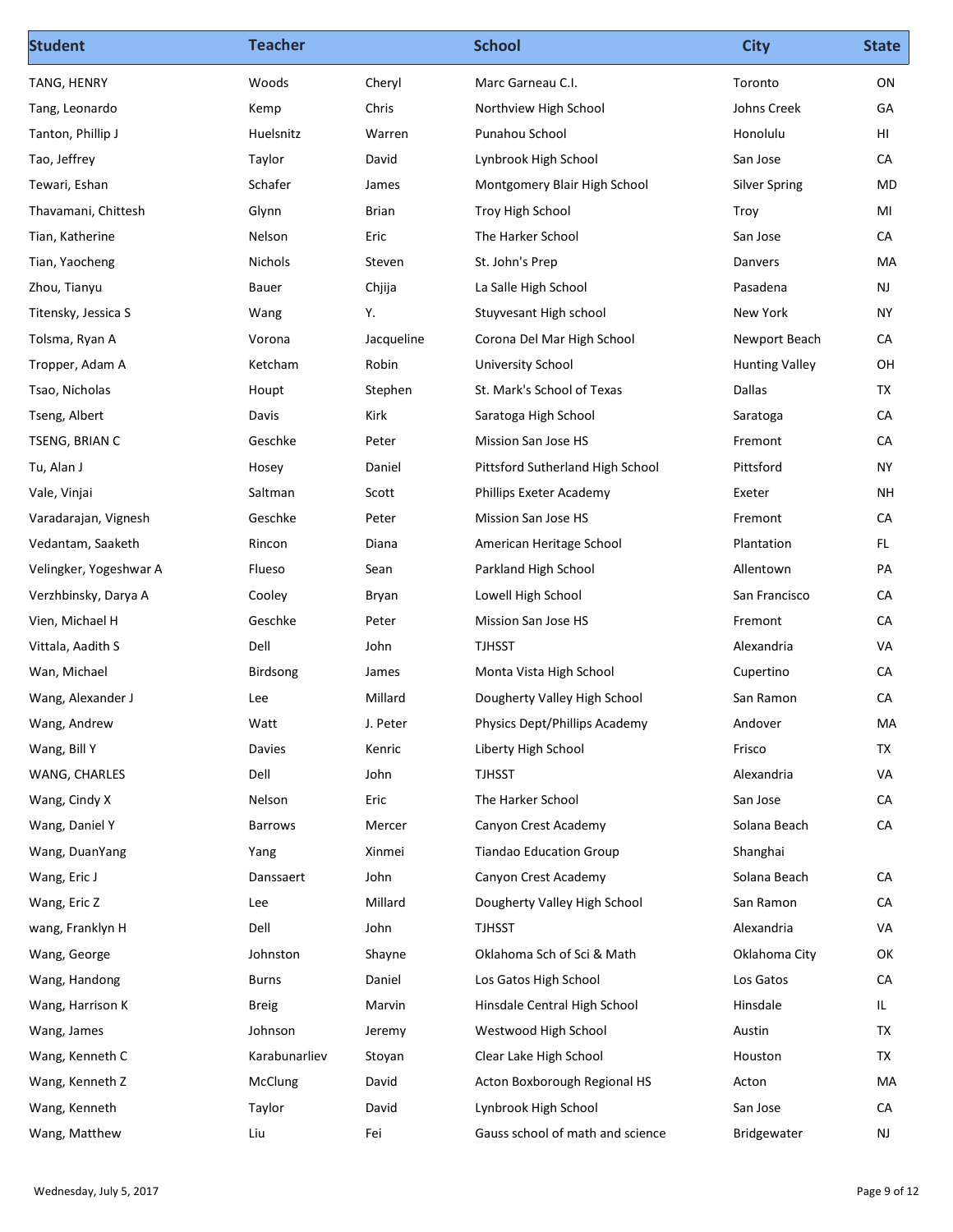| San Mateo<br>Exeter<br>Bridgewater<br>Austin<br><b>Scotch Plains</b><br><b>Scotch Plains</b><br>West Windsor<br>Miami<br>Bronx<br>Irvine<br>Alexandria<br>Exeter<br>Saratoga<br>Orlando<br>Sugar Land<br>Fremont<br>San Jose<br>Shoreline<br>Lincroft<br>Troy<br>San Jose<br>Lincroft | CA<br>NH<br>NJ<br>TX<br><b>NJ</b><br>NJ<br>NJ<br>FL.<br><b>NY</b><br>CA<br>VA<br><b>NH</b><br>CA<br>FL.<br><b>TX</b><br>CA<br>${\sf CA}$<br>WA<br>NJ<br>MI<br>CA |
|---------------------------------------------------------------------------------------------------------------------------------------------------------------------------------------------------------------------------------------------------------------------------------------|------------------------------------------------------------------------------------------------------------------------------------------------------------------|
|                                                                                                                                                                                                                                                                                       |                                                                                                                                                                  |
|                                                                                                                                                                                                                                                                                       |                                                                                                                                                                  |
|                                                                                                                                                                                                                                                                                       |                                                                                                                                                                  |
|                                                                                                                                                                                                                                                                                       |                                                                                                                                                                  |
|                                                                                                                                                                                                                                                                                       |                                                                                                                                                                  |
|                                                                                                                                                                                                                                                                                       |                                                                                                                                                                  |
|                                                                                                                                                                                                                                                                                       |                                                                                                                                                                  |
|                                                                                                                                                                                                                                                                                       |                                                                                                                                                                  |
|                                                                                                                                                                                                                                                                                       |                                                                                                                                                                  |
|                                                                                                                                                                                                                                                                                       |                                                                                                                                                                  |
|                                                                                                                                                                                                                                                                                       |                                                                                                                                                                  |
|                                                                                                                                                                                                                                                                                       |                                                                                                                                                                  |
|                                                                                                                                                                                                                                                                                       |                                                                                                                                                                  |
|                                                                                                                                                                                                                                                                                       |                                                                                                                                                                  |
|                                                                                                                                                                                                                                                                                       |                                                                                                                                                                  |
|                                                                                                                                                                                                                                                                                       |                                                                                                                                                                  |
|                                                                                                                                                                                                                                                                                       |                                                                                                                                                                  |
|                                                                                                                                                                                                                                                                                       |                                                                                                                                                                  |
|                                                                                                                                                                                                                                                                                       |                                                                                                                                                                  |
|                                                                                                                                                                                                                                                                                       |                                                                                                                                                                  |
|                                                                                                                                                                                                                                                                                       |                                                                                                                                                                  |
|                                                                                                                                                                                                                                                                                       | NJ                                                                                                                                                               |
| Perrysburg                                                                                                                                                                                                                                                                            | OH                                                                                                                                                               |
| Naperville                                                                                                                                                                                                                                                                            | IL.                                                                                                                                                              |
| San Jose                                                                                                                                                                                                                                                                              | CA                                                                                                                                                               |
| Austin                                                                                                                                                                                                                                                                                | <b>TX</b>                                                                                                                                                        |
| encinitas                                                                                                                                                                                                                                                                             | CA                                                                                                                                                               |
| La Verne                                                                                                                                                                                                                                                                              | CA                                                                                                                                                               |
| Wilmington                                                                                                                                                                                                                                                                            | DE                                                                                                                                                               |
| West Windsor                                                                                                                                                                                                                                                                          | NJ                                                                                                                                                               |
| Greenwich                                                                                                                                                                                                                                                                             | <b>CT</b>                                                                                                                                                        |
| Andover                                                                                                                                                                                                                                                                               | MA                                                                                                                                                               |
| Jericho                                                                                                                                                                                                                                                                               | <b>NY</b>                                                                                                                                                        |
| newton                                                                                                                                                                                                                                                                                | MA                                                                                                                                                               |
| North York                                                                                                                                                                                                                                                                            | ON                                                                                                                                                               |
| Plainsboro                                                                                                                                                                                                                                                                            | NJ                                                                                                                                                               |
| Plainsboro                                                                                                                                                                                                                                                                            | NJ                                                                                                                                                               |
| Skillman                                                                                                                                                                                                                                                                              | NJ                                                                                                                                                               |
| Saratoga                                                                                                                                                                                                                                                                              | CA                                                                                                                                                               |
| Lincroft                                                                                                                                                                                                                                                                              | $\mathsf{NJ}$                                                                                                                                                    |
| somerset                                                                                                                                                                                                                                                                              | NJ                                                                                                                                                               |
| East Brunswick                                                                                                                                                                                                                                                                        | $\mathsf{NJ}$                                                                                                                                                    |
|                                                                                                                                                                                                                                                                                       |                                                                                                                                                                  |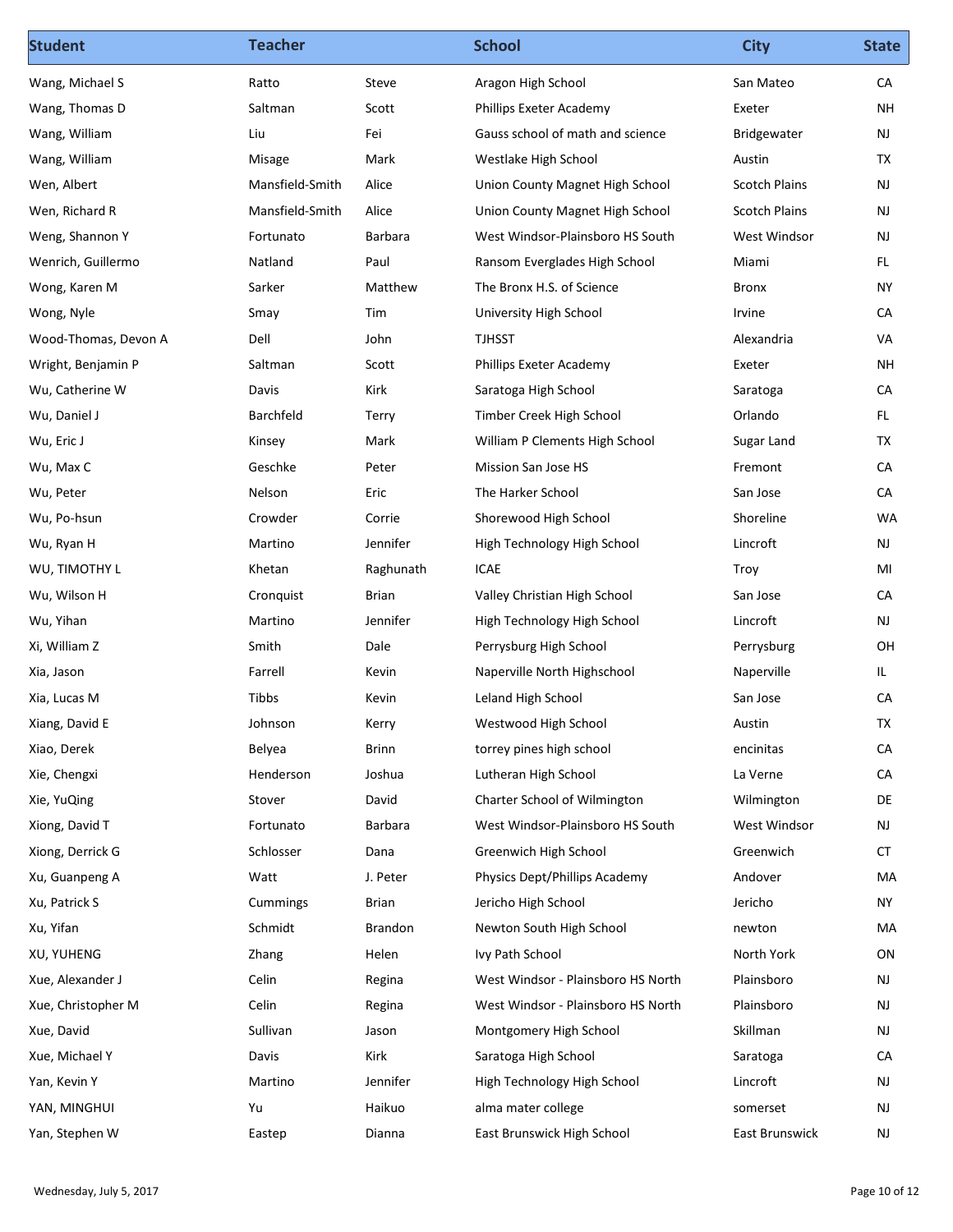| <b>Student</b>                   | <b>Teacher</b>          |              | <b>School</b>                                       | <b>City</b>           | <b>State</b>  |
|----------------------------------|-------------------------|--------------|-----------------------------------------------------|-----------------------|---------------|
| YANG, ALLEN                      | Ballard                 | Dean         | Lakeside School                                     | Seattle               | WA            |
| Yang, Andrew T                   | Mak                     | Fabian       | Westview High School                                | Portland              | OR            |
| Yang, Christopher X              | Wakefield               | Dianne       | North Penn High School                              | Lansdale              | PA            |
| Yang, Daniel H                   | <b>Barnett-Dreyfuss</b> | Bree         | Amador Valley High School                           | Pleasanton            | CA            |
| Yang, Haobang                    | Kovalcin                | James        | Marlboro Learning Center                            | Edison                | NJ            |
| Yang, Jerry                      | Oddi                    | Randal       | Suncoast High School                                | Riviera Beach         | FL.           |
| Yao, Gary                        | Schorn                  | Alan         | Great Neck North High School                        | <b>Great Neck</b>     | <b>NY</b>     |
| Yao, Yuan                        | Saltman                 | Scott        | Phillips Exeter Academy                             | Exeter                | NH            |
| Ye, Jason Y                      | Smay                    | Tim          | University High School                              | Irvine                | CA            |
| Ye, Joel                         | Wang                    | Υ.           | Stuyvesant High school                              | New York              | <b>NY</b>     |
| Ye, Junze                        | Saltman                 | Scott        | Phillips Exeter Academy                             | Exeter                | <b>NH</b>     |
| YE, MINGYANG                     | Meng                    | Jean         | Olympiads School                                    | North York            | ON            |
| Yeh, Ying Chen                   | Xu                      | Ning         | Mountain View High School                           | <b>Mountain View</b>  | ${\sf CA}$    |
| Yin, Andre A                     | Brown                   | David        | San Diego Math Circle                               | San Diego             | CA            |
| Yin, Yuanyi                      | Sundar                  | Pavithra     | Manhasset High school                               | Manhasset             | NJ            |
| Yu, Chang                        | Mullins                 | Robert       | <b>Memphis University School</b>                    | Memphis               | TN            |
| Yu, Jeffery                      | Dell                    | John         | TJHSST                                              | Alexandria            | VA            |
| Yu, Jennifer J                   | Geschke                 | Peter        | Mission San Jose HS                                 | Fremont               | CA            |
| Yu, Kendall T                    | Greenfield              | Eric         | <b>BASIS Tucson North</b>                           | Tucson                | AZ            |
| Yu, Max                          | Tang                    | Xiangwei     | The High School Affiliated To Renmin Univer Beijing |                       | Beijin        |
| Yu, Stanley                      | Eguez                   | Mauricio     | Arcadia High School                                 | Arcadia               | CA            |
| Yu, Xuyang                       | Sit                     | Siu-Ling     | Arnold O. Beckman High School                       | Irvine                | CA            |
| Yuan, David C                    | Warren<br>Li            | Ben          | Texas Academy of Math and Science                   | Denton<br>Irvine      | TX<br>CA      |
| YUAN, HARRY S                    |                         | James        | Ardent Academy for Gifted Youth                     |                       | CA            |
| Yuan, Joanne                     | Randall                 | Adam<br>Eric | Los Altos High School<br>The Harker School          | Los Altos<br>San Jose | CA            |
| Zarkesh, Shaya<br>Zeng, Edward W | Nelson<br>Eguez         | Mauricio     | Arcadia High School                                 | Arcadia               | CA            |
| Zhan, Michael E.                 | Hughes                  | Melissa      | Solon High School                                   | Solon                 | OH            |
| Zhang, Andrea J                  | Gilmore                 | Michael      | Ridge High School                                   | <b>Basking Ridge</b>  | NJ            |
| Zhang, Anthony A                 | Eguez                   | Mauricio     | Arcadia High School                                 | Arcadia               | ${\sf CA}$    |
| Zhang, Eric H                    | Ali                     | Jamal        | Stuyvesant High school                              | New York              | <b>NY</b>     |
| Zhang, Eric K                    | Andreescu               | Alina        | Awesomemath Academy                                 | Plano                 | <b>TX</b>     |
| Zhang, Isaac S                   | Evstatiev               | Evstati      | Lincoln East High School                            | Lincoln               | <b>NE</b>     |
| Zhang, Jason                     | Hagedorn                | Rachel       | Newman Smith High School                            | Carrollton            | TX            |
| Zhang, Jerry                     | Schmitt                 | Steven       | Marquette High School                               | Chesterfield          | MO            |
| Zhang, Jorge S                   | Silvia                  | Matt         | <b>WPCP</b>                                         | Chicago               | L             |
| Zhang, Kelley J                  | Zhang                   | Chris        | <b>Bridgewater Raritan Regional HS</b>              | Bridgewater           | NJ            |
| Zhang, Maggie Q                  | Smay                    | Tim          | University High School                              | Irvine                | ${\sf CA}$    |
| Zhang, Michael                   | Taylor                  | David        | Lynbrook High School                                | San Jose              | CA            |
| Zhang, Sammy W                   | Chan                    | Scott        | Carlmont High School                                | Belmont               | ${\sf CA}$    |
| Zhang, Vanessa J                 | Sundar                  | Pavithra     | Manhasset High School                               | Manhasset             | <b>NY</b>     |
|                                  |                         |              |                                                     |                       |               |
| Zhang, Victor C                  | Eastep                  | Dianna       | East Brunswick High School                          | East Brunswick        | $\mathsf{NJ}$ |
|                                  |                         |              |                                                     |                       |               |
| Wednesday, July 5, 2017          |                         |              |                                                     |                       | Page 11 of 12 |